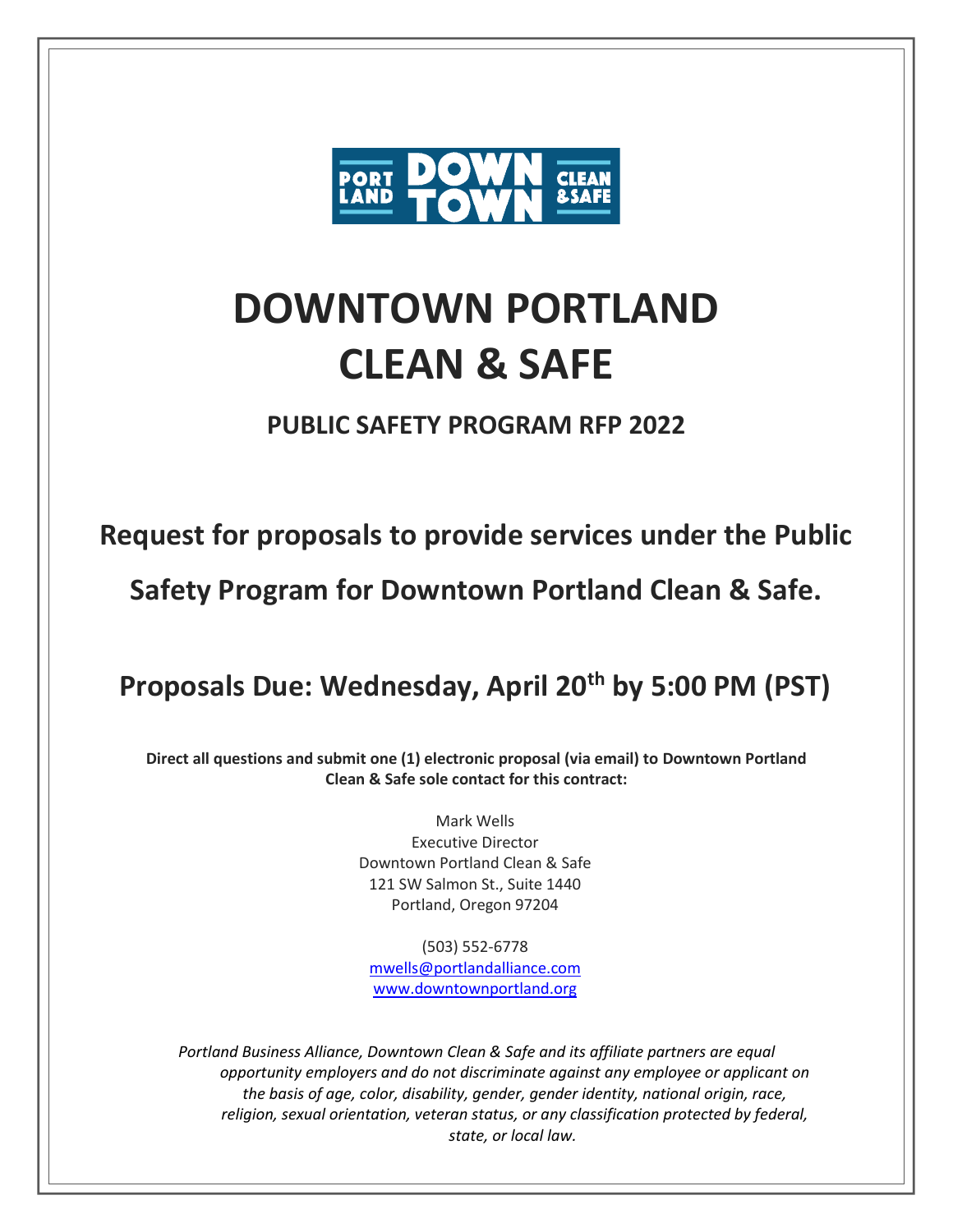# **RFP TABLE OF CONTENTS**

| <b>SECTION</b>                                                                                                                                                                                                | <b>PAGE NO.</b> |
|---------------------------------------------------------------------------------------------------------------------------------------------------------------------------------------------------------------|-----------------|
| Request for Proposals Summary and Schedule [11] [11] Request for Proposals Summary and Schedule [11] [11] Request for Proposals Summary and Schedule [11] [11] [11] Request for Proposals<br>1.0 <sub>1</sub> | 3               |
| 2.0                                                                                                                                                                                                           | 5               |
| 3.O                                                                                                                                                                                                           | -6              |
| Submittal Requirements and Evaluation Criteria [10] [10] Current Communication and To<br>4.0                                                                                                                  |                 |
| 5.0                                                                                                                                                                                                           | -15             |
| 6.0                                                                                                                                                                                                           | 17              |
| <b>LIST OF EXHIBITS</b>                                                                                                                                                                                       |                 |
| <b>EXHIBIT A: Proposer Certification</b>                                                                                                                                                                      |                 |
| <b>EXHIBIT B: Cost Proposal</b>                                                                                                                                                                               |                 |
| <b>EXHIBIT C: DPC&amp;S and PMMI Service Area Map</b>                                                                                                                                                         |                 |
|                                                                                                                                                                                                               |                 |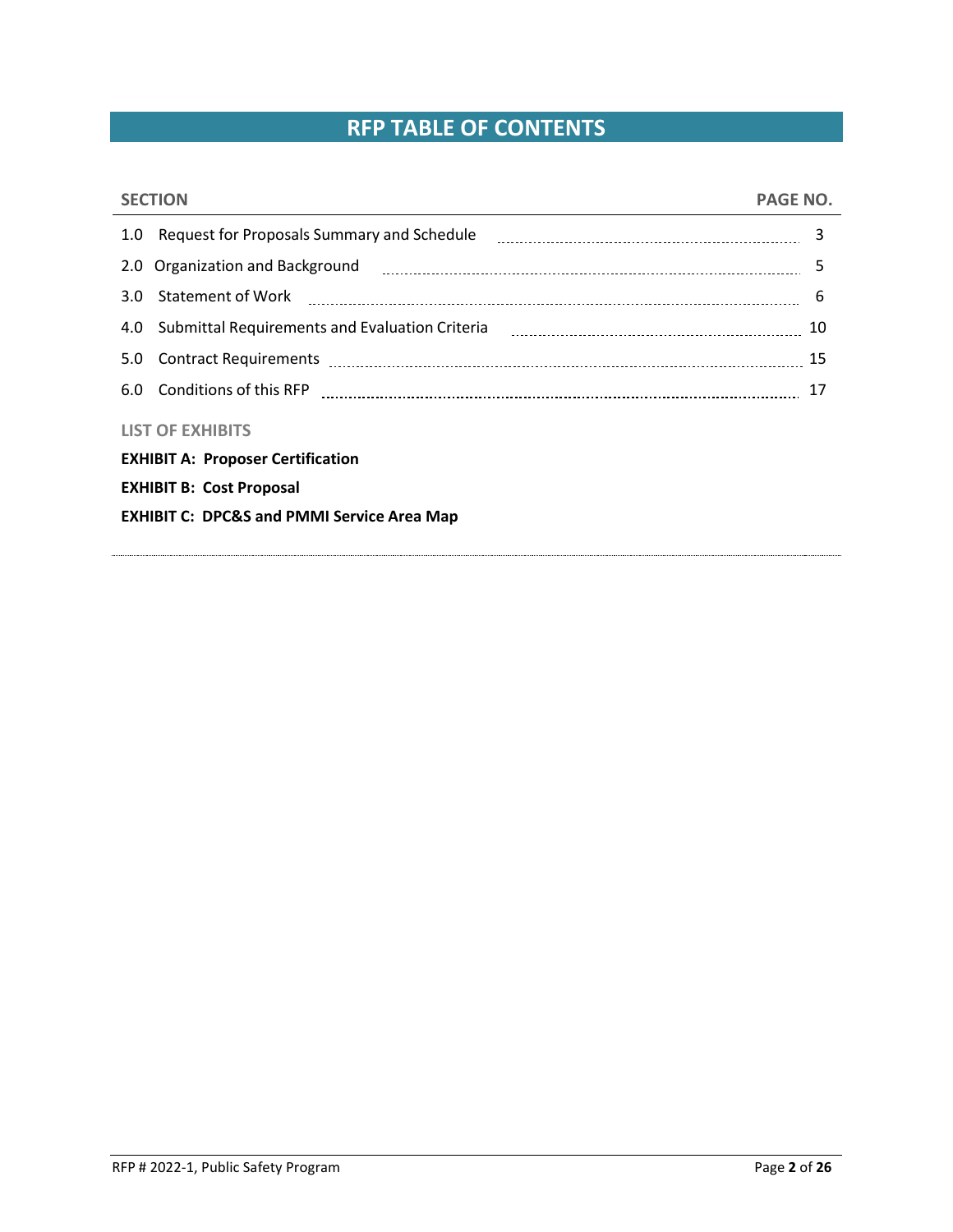# **1.0 1.0 REQUEST FOR PROPOSALS SUMMARY AND SCHEDULE**

#### **1.1 REQUEST FOR PROPOSALS SUBMISSION PROCESS AND CONTACT INFORMATION**

Direct all questions and deliver **ONE (1) SIGNED ADOBE ACROBAT VERSION (.PDF) OF YOUR PROPOSAL BY EMAIL** to the "Solicitation Coordinator" named here:

| <b>Solicitation Coordinator*</b> | <b>Proposal Delivery Location</b>            |
|----------------------------------|----------------------------------------------|
| Mark Wells, Executive Director   | Email to: mwells@portlandalliance.com        |
| $(503) 552 - 6778$               | ** Subject Line: "Response to Public Safety" |
| mwells@portlandalliance.com      | RFP 2022"                                    |
|                                  |                                              |

\* The Solicitation Coordinator named here is Downtown Portland Clean & Safe's **SOLE POINT OF CONTACT** for this RFP.

\*\* Proposals emailed without this Subject Line may not be received. Vendors will receive a confirmation email once their proposal has been received. Please contact the Solicitation Coordinator if you have not received a confirmation email. It is the sole responsibility of the proposer to ensure proposals are received at the location above by the due date and time. No late responses will be accepted. Proposers are encouraged to email their responses early.

#### **1.2 SUMMARY**

Through this Request for Proposals (RFP), **Downtown Portland Clean & Safe, (DPC&S)** solicits competitive proposals for the provision of safety and security for the Public Safety Program for:

- o The Enhanced Services District (ESD), which consists of 213 blocks in Downtown Portland. (See appendix A).
- $\circ$  The Portland Transit Mall on 5<sup>th</sup> and 6<sup>th</sup> Avenues from SW Jackson Street, to NW Irving Street.
- $\circ$  The Light Rail Transit Loop (LRT) encompassing SW Morrison and Yamhill Street from 1st Avenue between SW Yamhill Street and NW Everett Street.

DPCS intends to award an exclusive contract to the successful Proposer according to the required Public Safety services and provisions detailed within this RFP.

Portland Mall Management Incorporated (PMMI) covers the Portland Transit Mall and the LRT Loop. The partnership between DPCS and PMMI has been in place since PMMI was formed in 2007.

Since 1997 DPC&S has funded four Portland Police Bureau (PPB) sworn bike patrol officers in the downtown area. As PPB employees, these officers work with DPC&S Safety Coordinators in response to a request for Bike Patrol assistance through the Safety Coordinator dispatch system. Bike Patrol officers must always follow all PPB protocols and procedures. Bike Patrol Officers work solely within the Clean and Safe Enhanced Services District.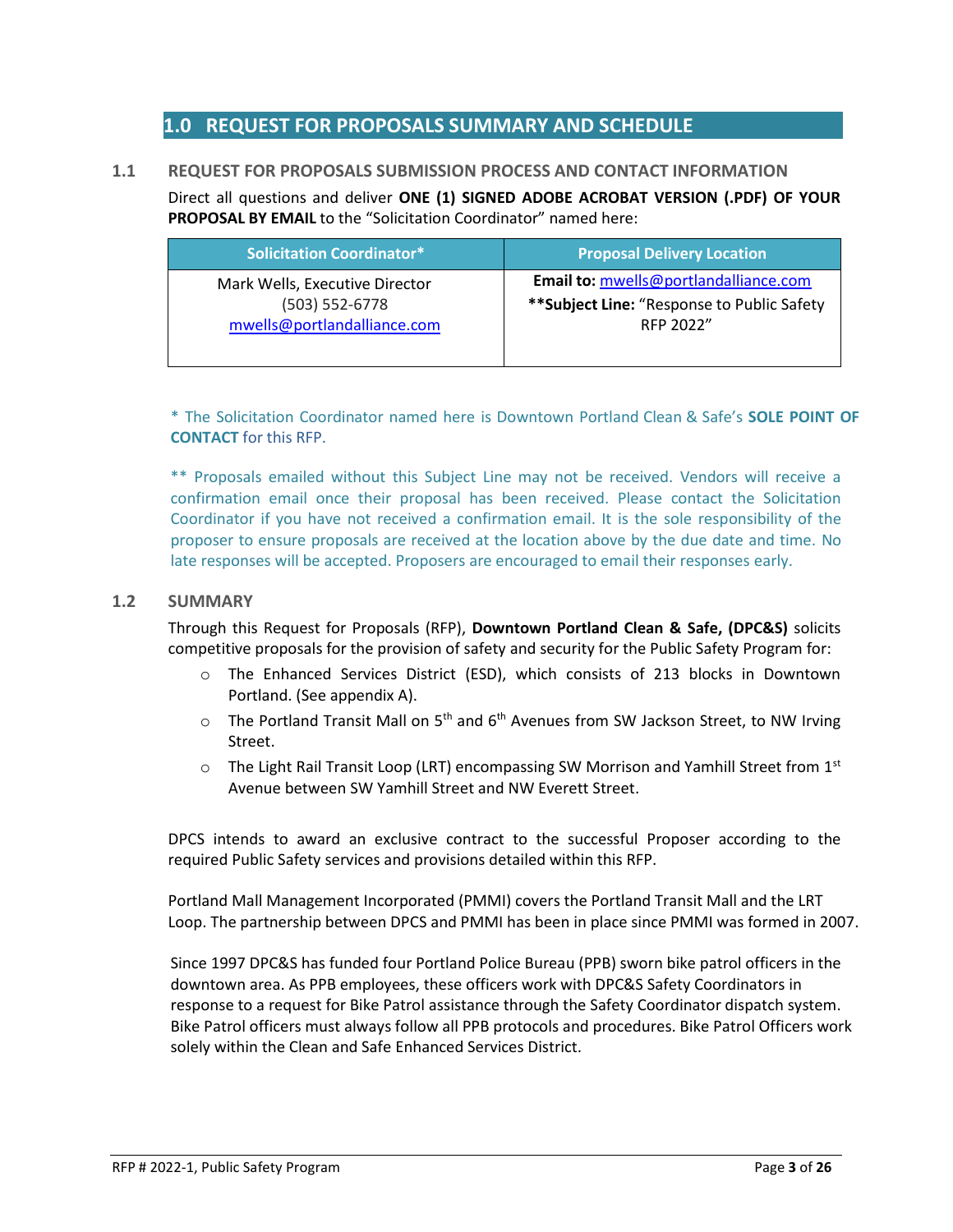# **1.3 SCHEDULE OF SOLICITATION and CONTRACT AWARD EVENTS**

DPC&S reserves the right to change this schedule for any reason.

**DPC&S** may make a courtesy effort to contact interested parties that this schedule haschanged, but interested parties are ultimately responsible for being aware of changes to thisRFP by regularly checking the appropriate RFP folder on the **DPC&S** website at [www.downtownportland.org](http://www.downtownportland.org/)

\*Dates are subject to change. Please consult the [Downtown Portland Clean and Safe Website](https://downtownportland.org/) for up-to-date information.

| <b>Solicitation or Contract Award Event</b>           | Date                                          |  |
|-------------------------------------------------------|-----------------------------------------------|--|
| Request for Proposals Issued                          | March 23rd                                    |  |
| <b>PROPOSAL DEADLINE</b>                              | April 20th 5.00pm PST                         |  |
| Finalist In-person Interviews                         | April 27 <sup>th</sup> to May 4 <sup>th</sup> |  |
| <b>Notice of Intent to Award Issued (anticipated)</b> | May 6 <sup>th</sup>                           |  |
| Deadline for Grievance of Selection Process           | May $11^{\text{th}}$                          |  |
| <b>Contract Effective Date</b>                        | <b>July 1st 2022</b>                          |  |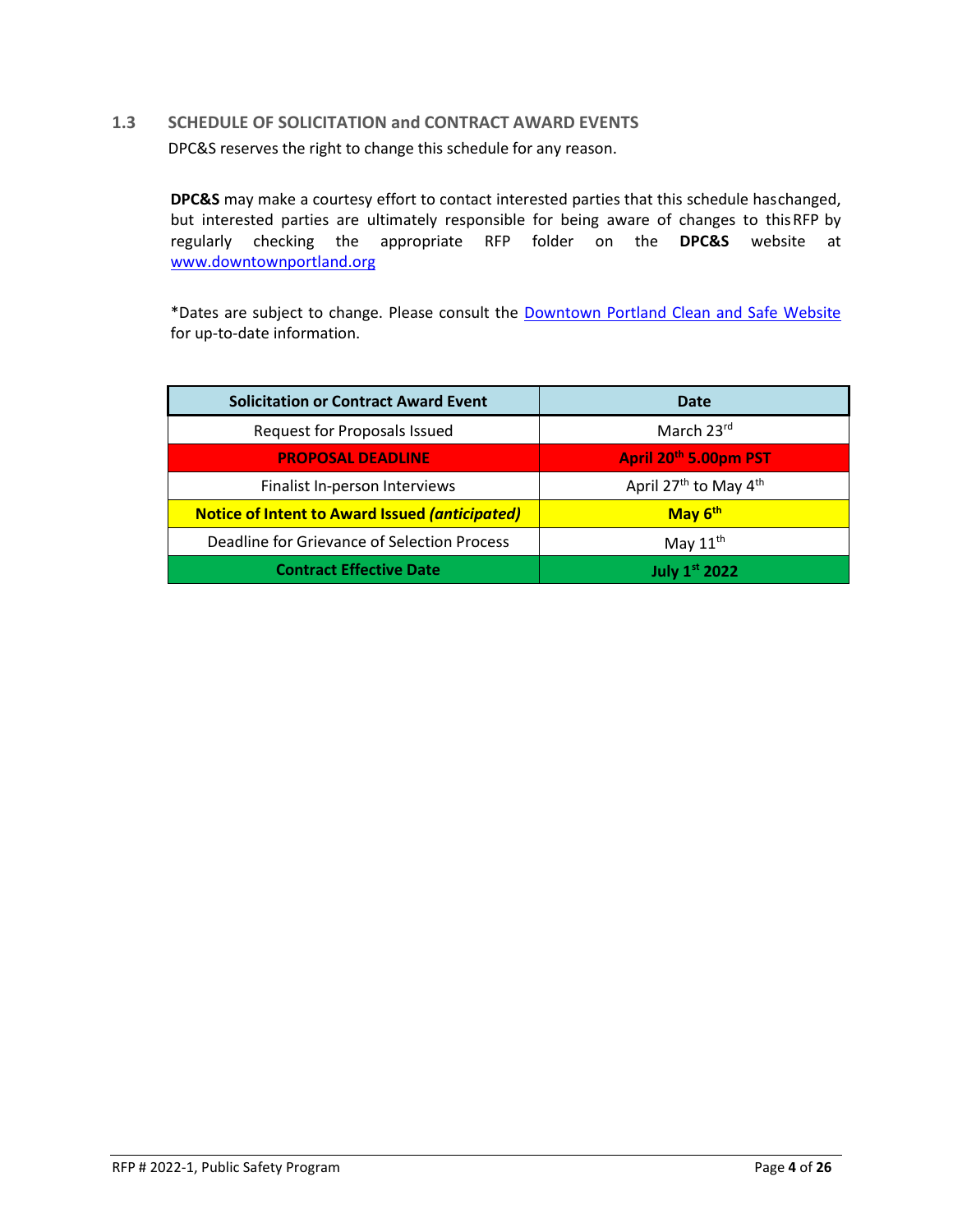# **2.0 ORGANIZATION AND BACKGROUND**

#### **2.0 ABOUT DOWNTOWN PORTLAND CLEAN & SAFE**

Downtown Portland Clean & Safe provides extraordinary services to the people, places and businesses within a core 213-block area of the City of Portland. Operating since 1988, the Enhanced Services District is one of the oldest, largest and most successful enhanced service districts in the nation.

The Downtown Services Program includes:

- ❖ The Downtown Clean & Safe Program of Public Safety, Janitorial, Community Health Outreach, and Sidewalk Ambassadors.
- ❖ The Downtown Retail Development Program of Retail Retention and Recruitment, Market Research, Promotions, Communications, and Holiday Lighting.
- ❖ The Downtown Economic Development Program of Business and Economic Development.
- ❖ Additional services include but are not limited to:
	- $\triangleright$  City and County Advocacy for policies that prioritize improvements to livability, increased safety, business sustainability that supports key partners to bolster the retail ecosystem.
	- $\triangleright$  Collaborating with partners for an equitable city.

View our website at [www.downtownportland.org](http://www.downtownportland.org/)

#### **2.1 ABOUT THE PUBLIC SAFETY PROGRAM**

In an effort to achieve Downtown Portland Clean and Safe's vision of a safe and vibrant City for all who work, live and visit Portland, we contract with a private security vendor to provide services required under the Public Safety Program throughout the ESD, in partnership with the Portland Police Bureau and the Multnomah County District Attorney's Office.

Additionally, Public Safety Program services are provided to Portland Mall Management Inc. (PMMI), a unique private/public sector non-profit organization charged with maintaining all aspects of the Portland Transit Mall infrastructure and overseeing supplemental cleaning and security services along the entire length of 5th and 6th avenues in Downtown Portland, as well as the LRT Loop.

DPC&S is contracted to provide services in support of PMMI's ongoing objective to keep the Portland Transit Mall an attractive place for businesses, pedestrians, and transit customers by providing security and cleaning services as well as maintaining the physical asset in an "asconstructed" condition.

Since 1997 DPC&S has funded four Portland Police Bureau (PPB) sworn bike patrol officers in the downtown area. As PPB employees, these officers work with DPC&S Safety Coordinators in response to a request for Bike Patrol assistance through the Safety Coordinator dispatch system. Bike Patrol officers must always follow all PPB protocols and procedures. Bike Patrol Officers work within the Clean and Safe Enhanced Services District.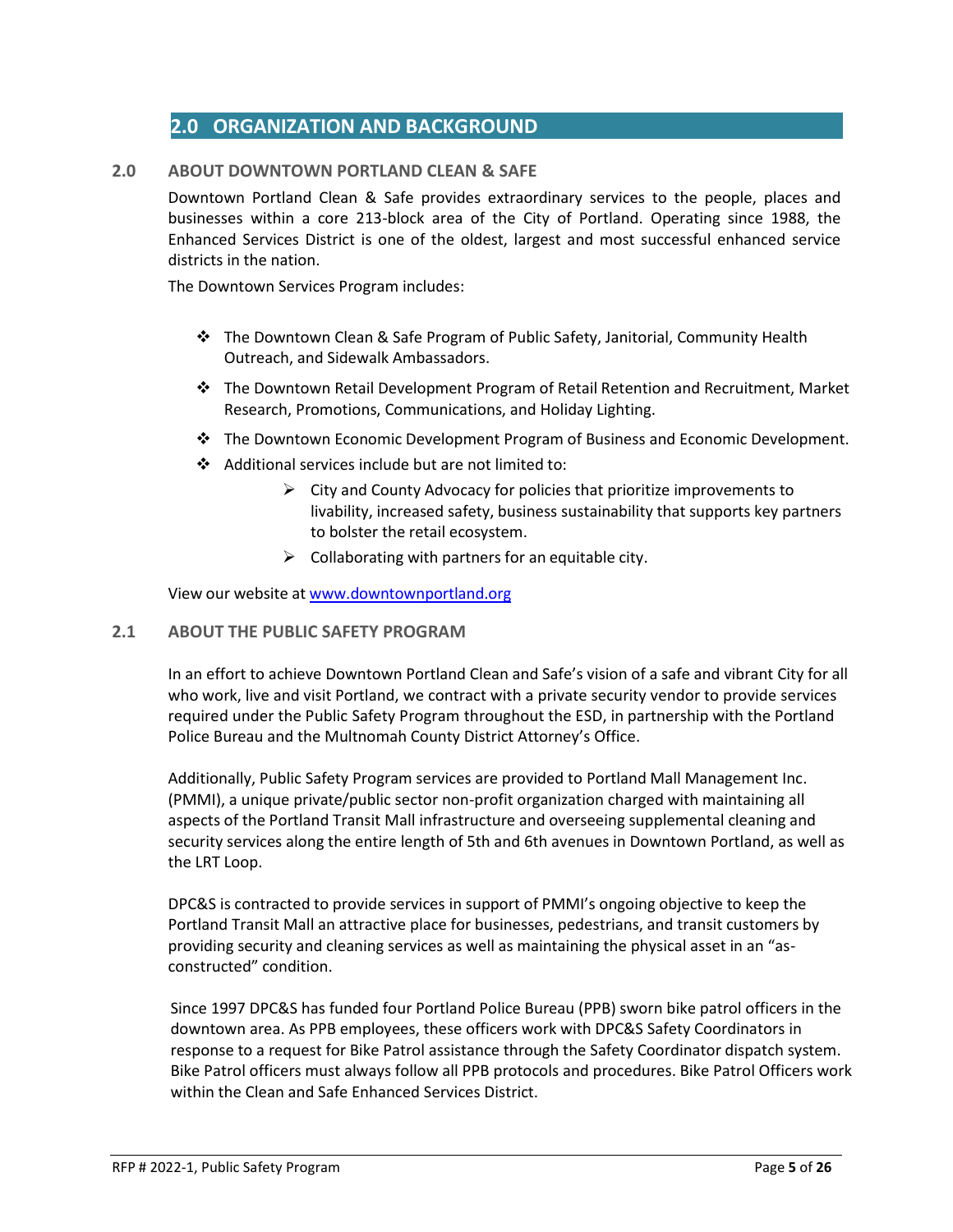#### **2.2 NON-DISCRIMINATION**

DPC&S is required, under a contract with the City of Portland, to observe all City, State, and federal non-discrimination and civil rights laws. DPC&S may not discriminate on the grounds of race, color, national origin, including limited English proficiency, sex, sexual orientation, gender identity, age, religion or non-religion, disability, marital status, family status, or source of income, including employment practices, the selection and retention of subcontractors, including procurements of materials and leases of equipment. All contractors retained by DPC&S will be subject to these same requirements.

# **3.0 3.0 STATEMENT OF WORK**

This section describes, at a minimum, Downtown Portland Clean and Safe's expectations of the successful Proposer (the"Contractor") under the contract awarded from this RFP (the "Contract") for the services required under the Public Safety Program of the DPC&S Statement of Work [\(Section II](https://www.portland.gov/sites/default/files/2021/clean-and-safe-annual-statement-of-work.pdf) pp31-35 of the DPC&S [Annual Statement of Work with the City of Portland\).](https://www.portland.gov/sites/default/files/2021/clean-and-safe-annual-statement-of-work.pdf)

#### **3.1 Site Description**

- 3.1.1 The Downtown Portland Clean & Safe district is a 213-block enhanced service area in Downtown Portland. Service area boundaries are (see map in Appendix D):
	- $\circ$  At the South end of the district, starting at Naito Parkway and SW Harrison St., heading West to SW 4th Ave.
	- o Turning North along SW 4th Ave. to SW Market St.
	- o Turning West along SW Market St. to SW 9th Ave.
	- o Turning North along SW 9th Ave. to SW Salmon St.
	- o Turning West along SW Salmon St. to SW 11th Ave.
	- o Turning North along SW 11th Ave. to W Burnside
	- o Turning East along W Burnside to NW 9th Ave.
	- o Turning North along NW 9th Ave. to NW Hoyt St.
	- o Turning East along NW Hoyt St. to NW Broadway
	- o Turning North along NW Broadway to NW Lovejoy St.
	- o Turning East along NW Lovejoy St. to NW Naito Parkway
	- $\circ$  Returning along NW Naito Parkway heading South the entire length to SW Harrison St.

#### 3.1.2 The PMMI service area includes:

- $\circ$  Transit Mall: The Transit Mall encompasses 5<sup>th</sup> and 6<sup>th</sup> avenues in downtown Portland from NW Irving Street to SW Jackson Street, inclusive of the light rail trackway, roadway and sidewalks.
- $\circ$  LRT Loop: The LRT Loop encompasses 1st Avenue from NW Everett Street to SW Yamhill Street; and SW Yamhill and Morrison streets from SW 1st Avenue to SW 13<sup>th</sup> Avenue.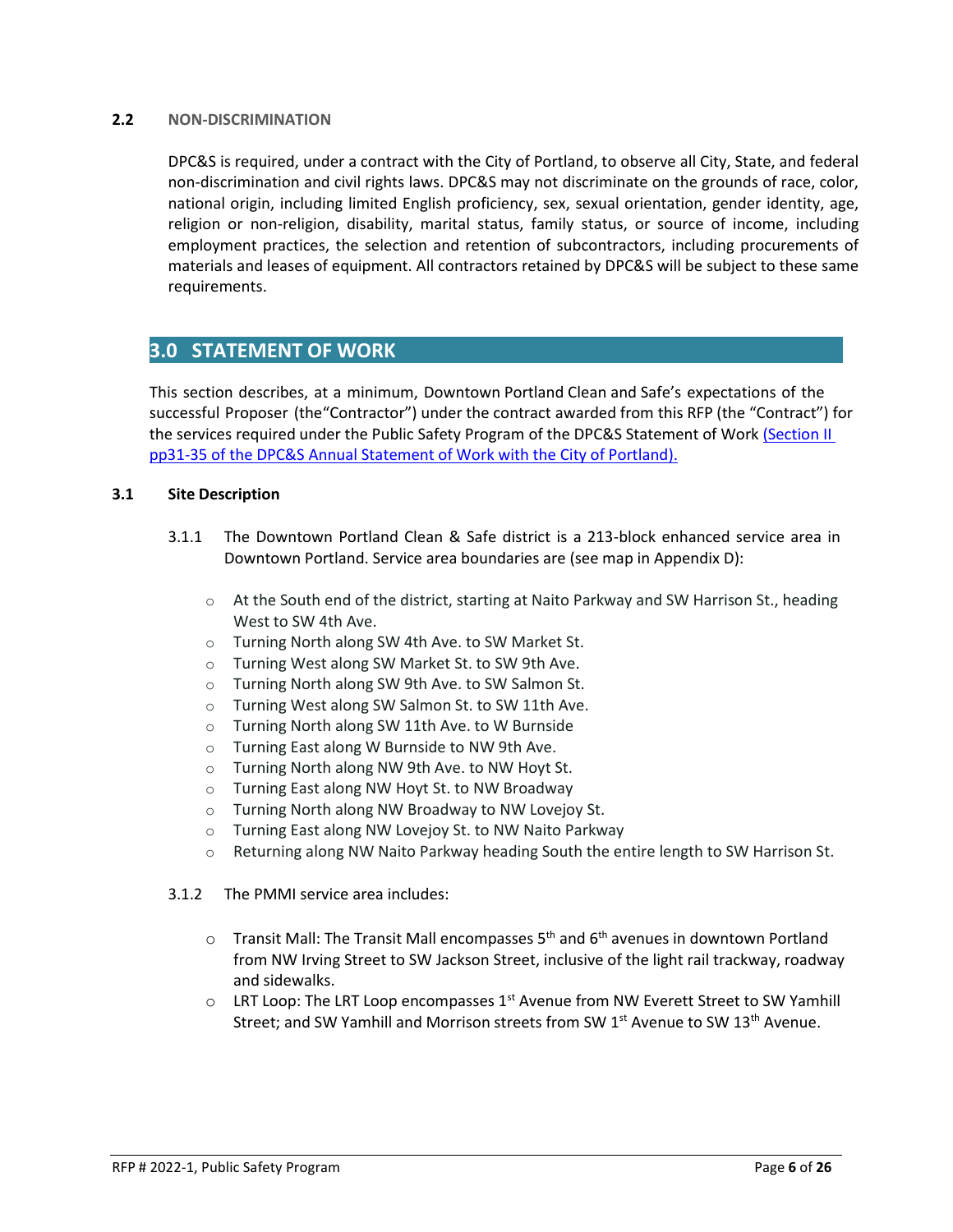#### **3.2 Public Safety Program Personnel, Task and Activity Requirements:**

**Contractor will be required to provide appropriate number of Safety Coordinators, Shift Supervisors, and a COO/Account Manager, as well as share of necessary support staff including dispatch.** 

#### 3.2.1 **Downtown Clean & Safe Safety Coordinators ("DPC&S Safety Coordinators") shall patrol the areas within the District and PMMI services areas to achieve the following:**

- 3.2.1.1 Provide a presence of public safety in the street and sidewalks within the District by walking foot beats and performing vehicle and bicycle patrols to observe, report and mitigate street disorder.
- 3.2.1.2 At the request of the Portland Police Bureau, engage in problem-solving to reduce the fear of crime and prevent street disorder.
- 3.2.1.3 Apply community policing and crime prevention strategies to identify stakeholders and focus efforts to reduce street disorder.
- 3.2.1.4 Prepare and distribute public safety communications among businesses and organizations in the District.

#### 3.2.2 **In performance of their duties, DPC&S Safety Coordinators shall:**

- 3.2.2.1 Provide a presence of safety in the areas within the District by conducting a potential combination of vehicle, bicycle patrols and walking beats assigned by the Shift Supervisor based on reported areas of high rates of crime and calls for service.
- 3.2.2.2 Attempt to stop criminal conduct and street disorder wherever possible by observing and reporting such conduct and disorder to the Portland Police Bureau.
- 3.2.2.3 Report criminal activities to the Portland Police Bureau, avoiding participation in arrests or criminal investigations except in an emergency, or when specifically requested or directed by Portland Police Bureau officers to assist.
- 3.2.2.4 Engage in problem solving at the request of the Portland Police Bureau and community policing strategies.
- 3.2.2.5 Maintain a daily log and file incident reports to include, for example, but not limited to:
	- o Time of each patrol and the name of the patrolling officer
	- o Detailed description of each security issue encountered
	- Detailed description of action taken
- 3.2.2.6 Safety Coordinators whether, armed or unarmed, shall be uniformed and radioequipped to communicate with Shift Supervisors, Portland Police Bureau Officers and other public agencies as required.
	- o At no time will more than 25% of total DPCS Safety Coordinators be armed [\(Section II.B. 6.i](https://www.portland.gov/sites/default/files/2021/clean-and-safe-annual-statement-of-work.pdf) [p32 of the DPC&S Annual Statement of Work with the City](https://www.portland.gov/sites/default/files/2021/clean-and-safe-annual-statement-of-work.pdf)  [of Portland\).](https://www.portland.gov/sites/default/files/2021/clean-and-safe-annual-statement-of-work.pdf)
- 3.2.2.7 Abide by Oregon State law and Department of Public Safety Standards and Training (DPSST) certification standards applicable to private security.
- 3.2.2.8 Participate in additional training beyond DPSST identified by DPC&S and the City of Portland's Enhanced Service District Coordinator, specifically in de-escalation techniques, mental health, crisis response, trauma informed care interventions,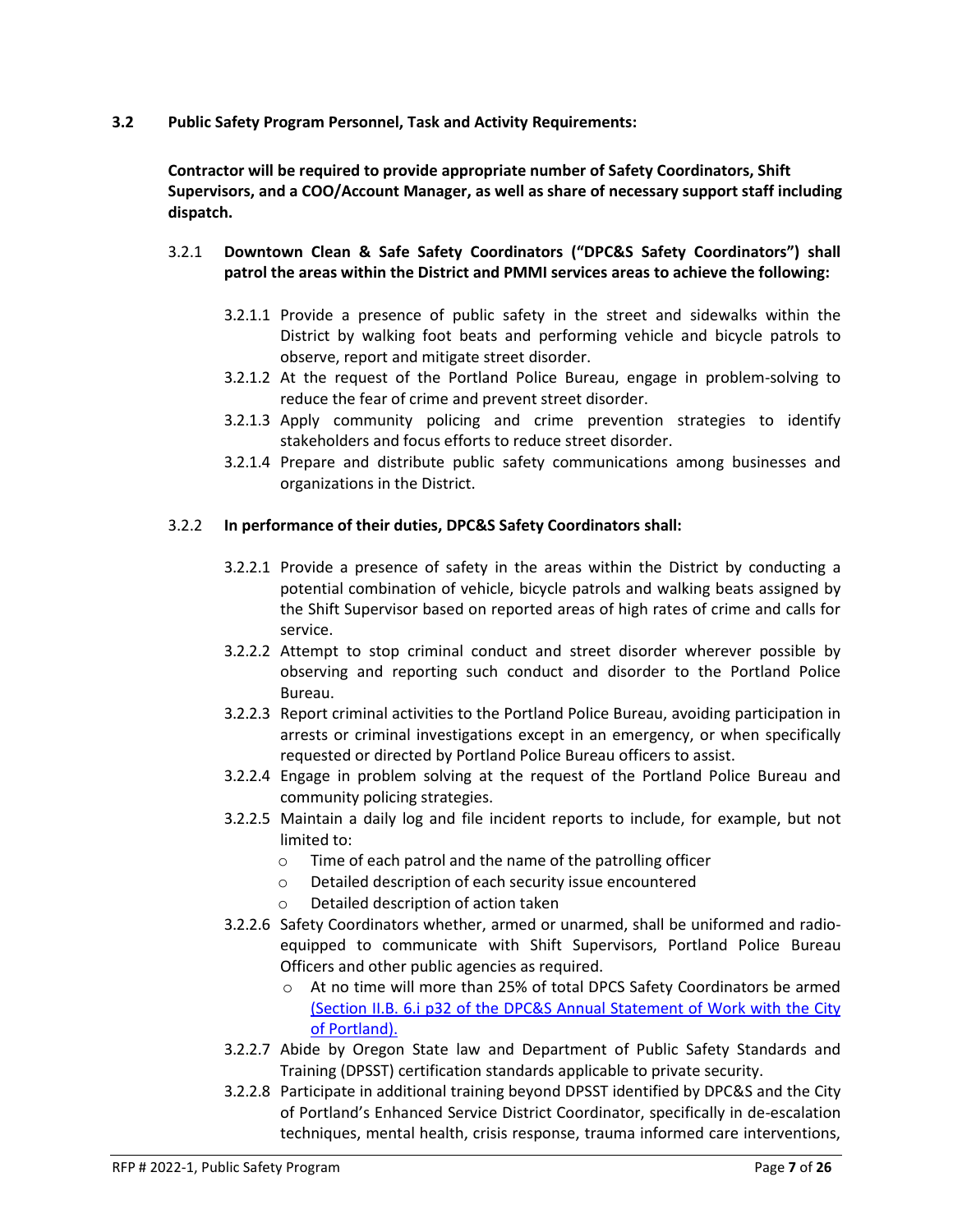and social service safety net referrals.

- 3.2.2.9 Contractor must be able to communicate effectively and professionally with the Portland Police Bureau ("PPB"), including the Bike Unit contracted by DPC&S, to work together to achieve the DPC&S Public Safety Program goals.
- 3.2.2.10Contractor and DPC&S Safety Coordinators will collaborate with DPC&S Community Health Outreach Workers (CHOW) in response to a variety of mental health orientated incidents in accordance with [Section III.B pp37-38](https://www.portland.gov/sites/default/files/2021/clean-and-safe-annual-statement-of-work.pdf)  [DPC&S Annual Statement of Work with the City of Portland.](https://www.portland.gov/sites/default/files/2021/clean-and-safe-annual-statement-of-work.pdf)
- 3.2.2.11Contractor and staff will maintain communications and rapport with residents, businesses and organizations in the District.
- 3.2.2.12Contractor will ensure that patrolling Safety Coordinator behavior and actions meet accepted industry standards, and compliance with applicable laws, administrative rules, regulations and Downtown Portland Clean & Safe policies and procedures.
- 3.2.2.13 Safety Coordinators, Shift Supervisors and Contractor's staff under the contract must always have communications capabilities via radio, telephone and other electronic means.
- 3.2.2.14Safety Coordinators and Contractor's staff under the contract shall report unlawful activities, safety hazards and maintenance problems to the Downtown Portland Clean & Safe Contract Manager. Contractor will follow all reporting requirements mandated by the City of Portland and DPC&S.

# 3.2.3 **The DPCS Safety Coordinators shall be under the direction of the following personnel:**

3.2.3.1 Shift Supervisors. The Shift Supervisors shall be:

- o Assigned day-to-day responsibilities for the DPCS Safety Coordinators on duty.
- o Responsible for scheduling, performance reports, continuing in-service training, crew and program evaluation, and disciplinary action.
- o Armed or unarmed, uniformed and radio-equipped to communicate and allow contact with the Portland Police Bureau Clean & Safe Officers through the District communications center, as well as having access to a vehicle to facilitate quick response times for calls for service.
- o Full-time with salary based on a 40-hour work week.
- 3.2.3.2 Chief Operating Officer / Account Manager. They shall:
	- o Supervise the Shift Supervisors.
	- o Provide shift relief to the Shift Supervisors as necessary.
	- o Attend planning meetings with District personnel and other downtown stakeholders.
	- $\circ$  Oversee the receipt and investigation of citizen complaints regarding DPC&S Safety Coordinators in accordance with contract regulations [in](https://www.portland.gov/sites/default/files/2021/clean-and-safe-annual-statement-of-work.pdf)  [Section VIII.J pp 46-47 in the DPC&S Annual Statement of Work](https://www.portland.gov/sites/default/files/2021/clean-and-safe-annual-statement-of-work.pdf) with the [City Of Portland.](https://www.portland.gov/sites/default/files/2021/clean-and-safe-annual-statement-of-work.pdf)
- 3.2.3.3 All Shift Supervisors and DPC&S Safety Coordinators will wear appropriate uniforms with the Clean & Safe insignia that are clearly distinct from Portland Police Bureau officer uniforms, clearly visible nametags and maintain a neat and clean appearance, in accordance with [Section II.G of the DPC&S Annual](https://www.portland.gov/sites/default/files/2021/clean-and-safe-annual-statement-of-work.pdf)  [Statement of Work with the City of Portland](https://www.portland.gov/sites/default/files/2021/clean-and-safe-annual-statement-of-work.pdf)
- 3.2.3.4 All Shift Supervisors and DPC&S Safety Coordinators will carry and distribute during interactions or upon request, business cards which include their name,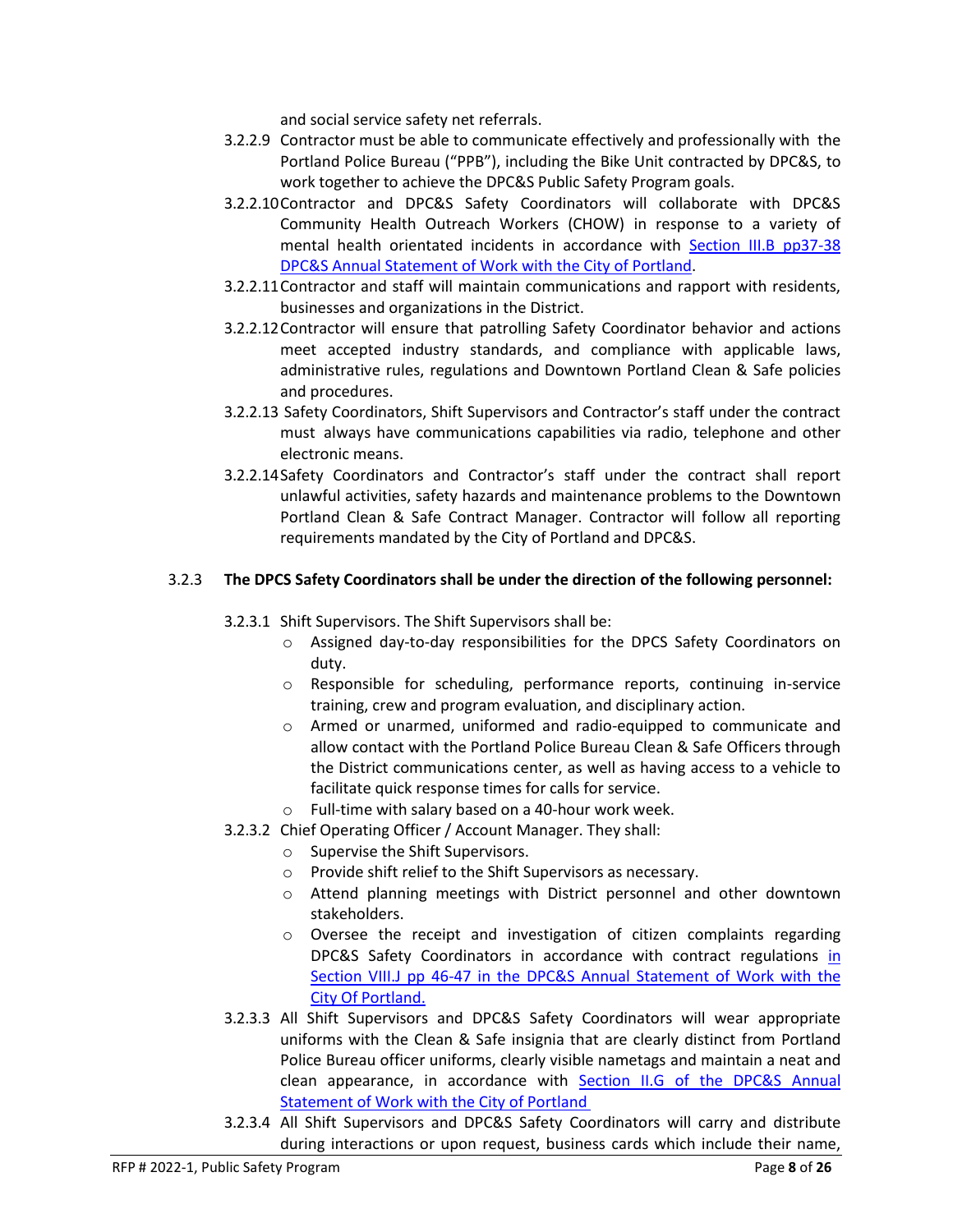their affiliation as a DPC&S contracted employee, and directions on how to contact DPC&S to request information or file a complaint or commendation [Section II.G of the DPC&S Annual Statement of Work with the City of Portland.](https://www.portland.gov/sites/default/files/2021/clean-and-safe-annual-statement-of-work.pdf)

- 3.2.3.5 DPC&S Contractor will be responsible for providing facilities for the Shift Supervisors, DPC&S Safety Coordinators and other related contract staff to perform the functions within the scope of work.
- 3.2.3.6 Contractor shall provide dispatch staff to be on duty during Safety Coordinator staffing hours to monitor the DPC&S dispatch number/email and user mobile app, dispatch call for service to appropriate vendors, handle filing activities, input incidents and activity data, answer questions and route information to and from the public.
- 3.2.3.7 Shift Supervisors shall maintain direct contact with the District's Janitorial Supervisor, and Community Health Outreach Supervisor to ensure the coordination of security and cleaning efforts.
- 3.2.3.8 DPC&S Safety Coordinators and Shift Supervisors shall be courteous and professional and conduct their duties in an appropriate manner to generate a positive image to the public.

#### 3.2.4 **Patrol Schedule, Operations of the Public Safety Program, and to include Portland Transit Mall and the Light Rail Transit Loop shall generally be carried out as follows:**

\*The allocation of staffing and shifts are subject to change through the life of the contract based on crime rates, foot traffic into the city as pandemic recovery continues, and special events, and the annual statement of work DPC&S negotiates with the City of Portland. In accordance with Section II.B.6 [of the DPC&S Annual Statement of Work with the City of](https://www.portland.gov/sites/default/files/2021/clean-and-safe-annual-statement-of-work.pdf)  [Portland a](https://www.portland.gov/sites/default/files/2021/clean-and-safe-annual-statement-of-work.pdf)t no time can more than 25% of total DPC&S Safety Coordinators be armed.

- 3.2.4.1 For the Enhanced Service District daily work shifts will be potentially scheduled Monday through Sunday as follows:
	- $\circ$  Day shift shall include one (1) Shift Supervisor and three (3) DPC&S Safety Coordinators from 0600 to 1430
	- o Swing shift shall include one (1) Supervisor and three (3) DPC&S Safety Coordinators from 1400 to 2230
	- o Graveyard shift shall include two (2) Supervisors and six (6) DPC&S Safety Coordinators from 2200 to 0630
- 3.2.4.2 For the PMMI service areas daily work shifts will be potentially scheduled Monday through Sunday as follows:
	- $\circ$  Day shift shall include one (1) Supervisor and approximately three (3) DP&CS Safety Coordinators from 0600 to 1430
	- o Swing shift shall include one (1) Supervisor and three (3) DPC&S Safety Coordinators from 1400 to 2230
- 3.2.4.3 All DPC&S Safety Coordinators and Shift Supervisors will work collaboratively with the Portland Police Bureau Clean and Safe Officers when shifts align, namely four (4) ten (10) hour shifts Monday through Friday.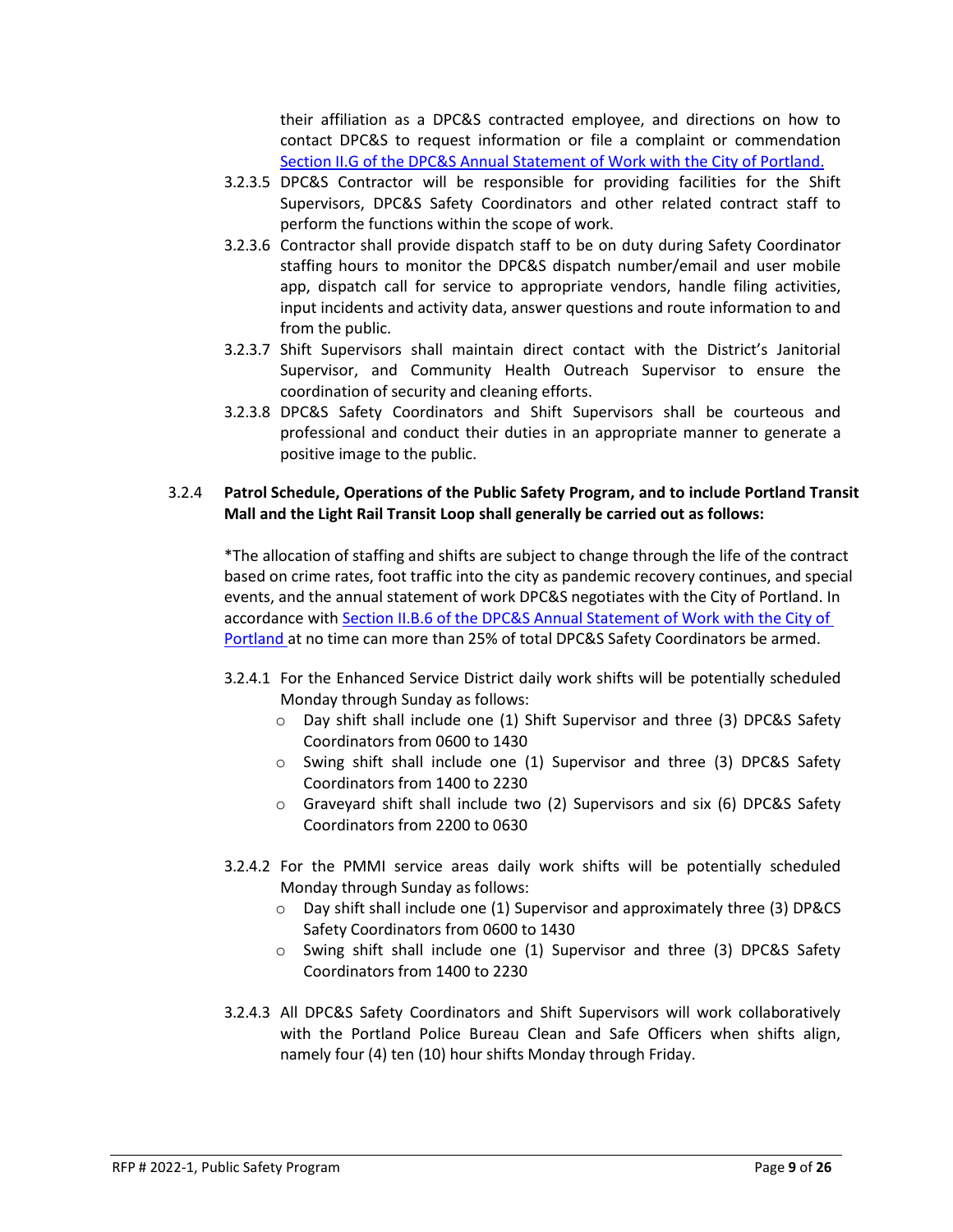#### 3.2.5 **Patrol Routes:**

3.2.5.1 Patrol routes will be configured for more frequent coverage in areas of high pedestrian activity and high rates of calls for service and crime with varied deployment strategies to achieve the Public Safety Program services during the shifts identified above, and/or in response to special events or significant incidents.

**DPC&S reserves the right to modify, add, and/or remove certain tasks or activities prior to Contract execution or though equitable amendment to the Contact after execution.**

# **4.0 4.0 SUBMITTAL REQUIREMENTS AND EVALUATION CRITERIA**

Proposals submitted in response to this RFP will be evaluated by comparing the quality, completeness, and competitiveness of your proposal with the following Evaluation Criteria and the needs of DPC&S. To facilitate evaluation, include a "Table of Contents" and organize your proposal in the order of the sections below.

Proposer must address each element clearly and concisely in order to be eligible for achieving maximum points.

DPC&S will perform an independent research and internet-based search to learn about your company from publicly available data.

DPC&S will contact relevant partner agencies (PPB, DPSST, Multnomah County D.A. etc.) to verify collaborative and credible history of conduct.

#### **4.1 COVER LETTER**

Provide a summary of your proposal in a one or two-page cover letter. This cover letter should include the following:

- A brief history of your firm and the services your firm proposes to provide.
- A list of any subcontractors that will be working on the project, including a brief description of their role.
- The name, mailing address, phone number, and email address of your primary point of contact for this RFP.

#### **4.2 LABOR PEACE**

As set forth in Section 4.5 below, DPC&S is required to comply with the City of Portland's Sustainable Procurement Policy [\(https://www.portlandoregon.gov/brfs/37755\)](https://www.portlandoregon.gov/brfs/37755) In accordance with Attachment 4 of the City of Portland's Sustainable Procurement Policy, provide written documentation of "labor peace" with a labor organization that represents employees providing similar services in the states of Oregon or Washington and that represents or seeks to represent any group of your employees who are or will be involved in providing such services. See Attachment 4 for a full description of "labor peace" and the applicable requirements.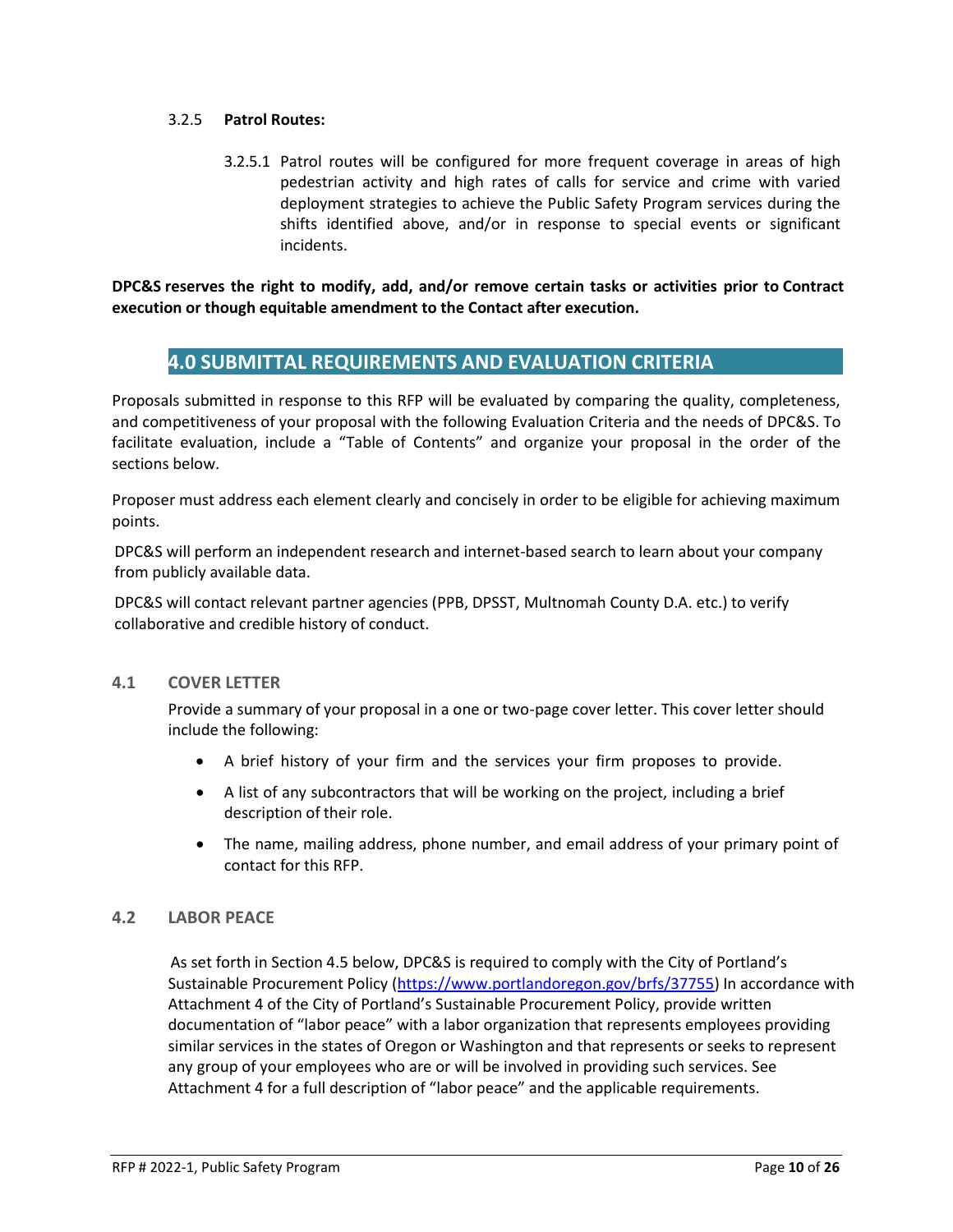#### **4.3 QUALIFICATIONS AND EXPERIENCE OF YOUR FIRM**

#### Maximum Points Allotted for this Criterion: **20**

Provide a description of your firm's and personnel's experience in providing services like those described in this RFP. For this section also include:

- General scope of services your firm provides and number of years your firm has been providing the types of services listed in Section 3 of this RFP.
- A short profile of each key management/supervisory individual proposed to perform work under the Contract, including their education, work history and pertinent professional qualifications andcertifications.
- A brief description of similar services performed in the past three (3) years that best characterize your firm's capabilities to meet the expectations of the scope of work, including working amongst the houseless community in non-enforcement encounters.
- A brief description of how your organization approaches your work amongst and in response to the houseless community, often experiencing mental health and addiction issues, in both an enforcement and non-enforcement interaction. Describe you your organization would approach coordinating and interacting with eh DPC&S Community Health Outreach program.[\(refer to Section III.B regarding](https://www.portland.gov/sites/default/files/2021/clean-and-safe-annual-statement-of-work.pdf)  [DPC&S Community Health Outreach Program](https://www.portland.gov/sites/default/files/2021/clean-and-safe-annual-statement-of-work.pdf) within the Annual Statement of [Work with the City of Portland.\)](https://www.portland.gov/sites/default/files/2021/clean-and-safe-annual-statement-of-work.pdf)
- List three (3) current or past references using projects of similar scale scope as described in this RFP. For each reference, include the reference's company name, contact person, phone number, email address, and a description of the services provided for that reference. References may be checked at DPC&S's discretion

# **4.4 OPERATIONAL CULTURE, TRAINING, REPORTING AND EMPLOYMENT PRACTICES** Maximum Points Allocated for this Criterion: **40**

- Explain how your company currently interacts and cooperates with local law enforcement, District Attorney's office, and other private security companies.
- Provide a description of how your organization works with multiple stakeholders of different culture and socioeconomic backgrounds.
	- $\circ$  DPC&S contracts with vendors, and interacts with the general public, who are engaged in recovery programs with former houseless experience, judicial system histories and incarceration to employment programs.
- Provide a description of current recruitment, hiring and staff retention practices, including rates of turnover. Describe how your company is addressing the current and anticipated staffing and recruiting challenges in the private security industry.
- Provide a description of facilities for the DPC&S Safety Coordinators, Shift Supervisors, dispatch and management staff, including lockers, and dressing space, conference room, storage space, and office space.
- Provide a description of employee on-boarding, training above and beyond DPSST required, on-going professional development, commendation and disciplinary practices.
	- $\circ$  Proposer is encouraged to include training related to de-escalation, trauma-informed approaches and other trainings proposer deems relevant for the nature of services within the operational areas of the RFP.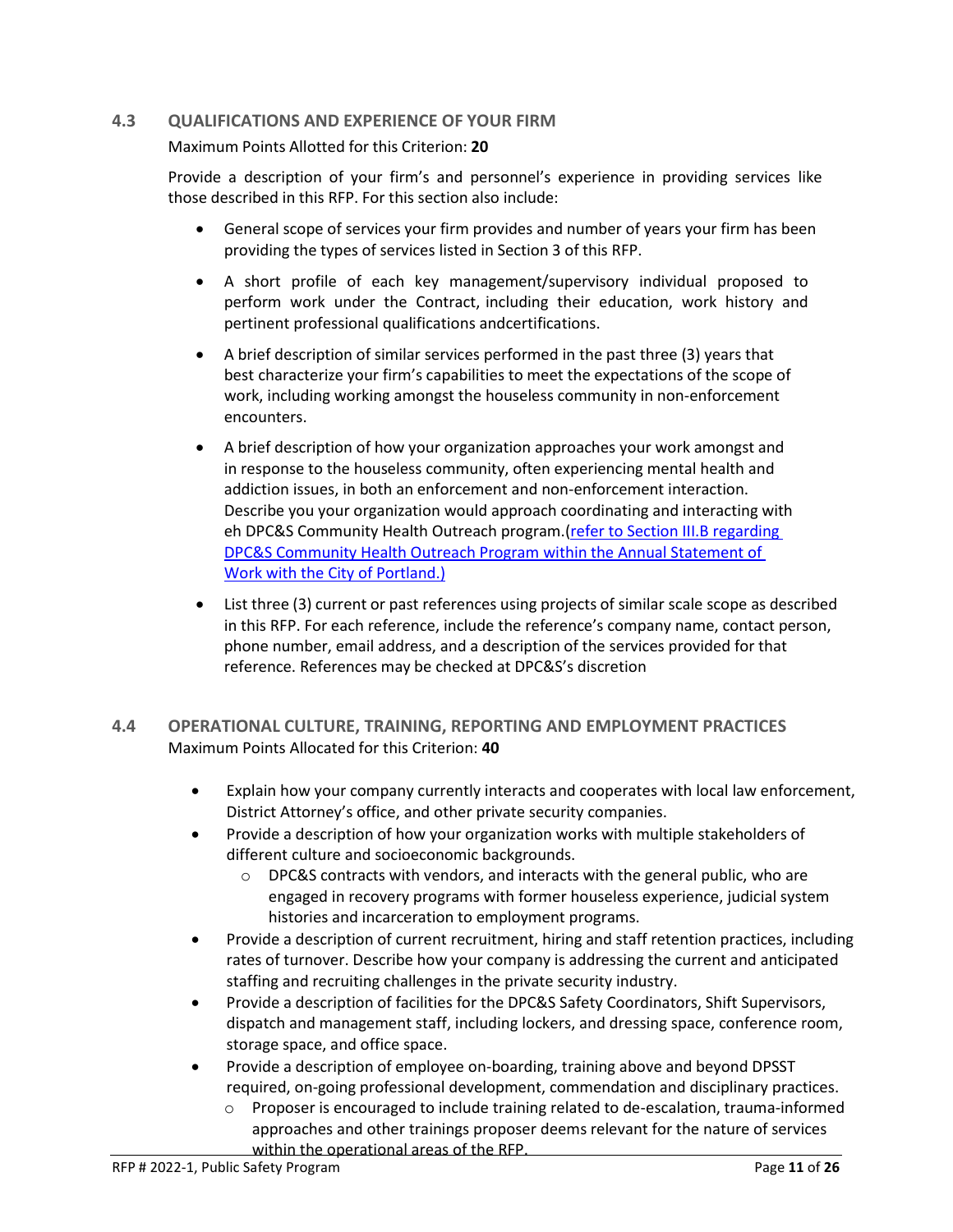- Provide a description and a copy of your incident reporting structure and client reports, staffing reports, Use of Force policy, complaint investigation and resolution process, and commendation process.
- Provide a description and example of how you incorporate technology into the services required in the contract scope of work:
	- o Responding to calls for service including receiving and dispatch
	- o The ability to track all calls for service through completed service delivery
	- o Tracking and monitoring activities and response
	- o Tracking and monitoring indicators of impact
	- $\circ$  The use of CCTV and video surveillance for guard optimization and efficiency
	- o Radio communication internally and externally with the PPB Bike Unit.

**In your answer above, consider in your descriptions that DPC&S is required to submit a monthly report regarding the activities within the Public Safety Program to the City of Portland Enhanced Services District Coordinator [\(see Section VIII.H in the](https://www.portland.gov/sites/default/files/2021/clean-and-safe-annual-statement-of-work.pdf) DPC&S Annual Statement of [Work with the City of Portland\).](https://www.portland.gov/sites/default/files/2021/clean-and-safe-annual-statement-of-work.pdf)**

**This report will include:**

- o **Program calls for service by category,**
- o **Interactions with the public**
- o **Number of referrals to Portland Police, Fire and Rescue and other relevant public or private organizations**
- o **List of complaints and commendations received regarding activities of Safety Coordinators, including summaries of any investigations and findings related to said complaints.**
- o **Use of Force by or against Safety Coordinators.**

# **4.5 CORPORATE RESPONSIBILITY**

Maximum Points Allotted for this Criterion: **20**

DPC&S demonstrates its commitment to contracting with socially and environmentally responsible businesses. We value and support diversity and are dedicated to advancing equity in public contracting**. DPC&S will be following the City of Portland's Sustainable Procurement Policy.** <https://www.portlandoregon.gov/brfs/37755>

# • **Workforce Diversity and Community Involvement**

- o Describe your firm's workforce demographics and any measurable steps taken to ensure a diverse internal workforce including women and people of color.
- o Give the percentage of management to staff, including percentage of women and people of color in those types of positions.
- $\circ$  How do you approach internal on-the-job training, mentoring, technical training and/or professional development opportunities for women and people of color?

# • **Sustainable Business Practices**

 $\circ$  List the top three (3) actions or ongoing practices your firm has implemented to reduce the environmental impacts of your operations (e.g., energy efficiency,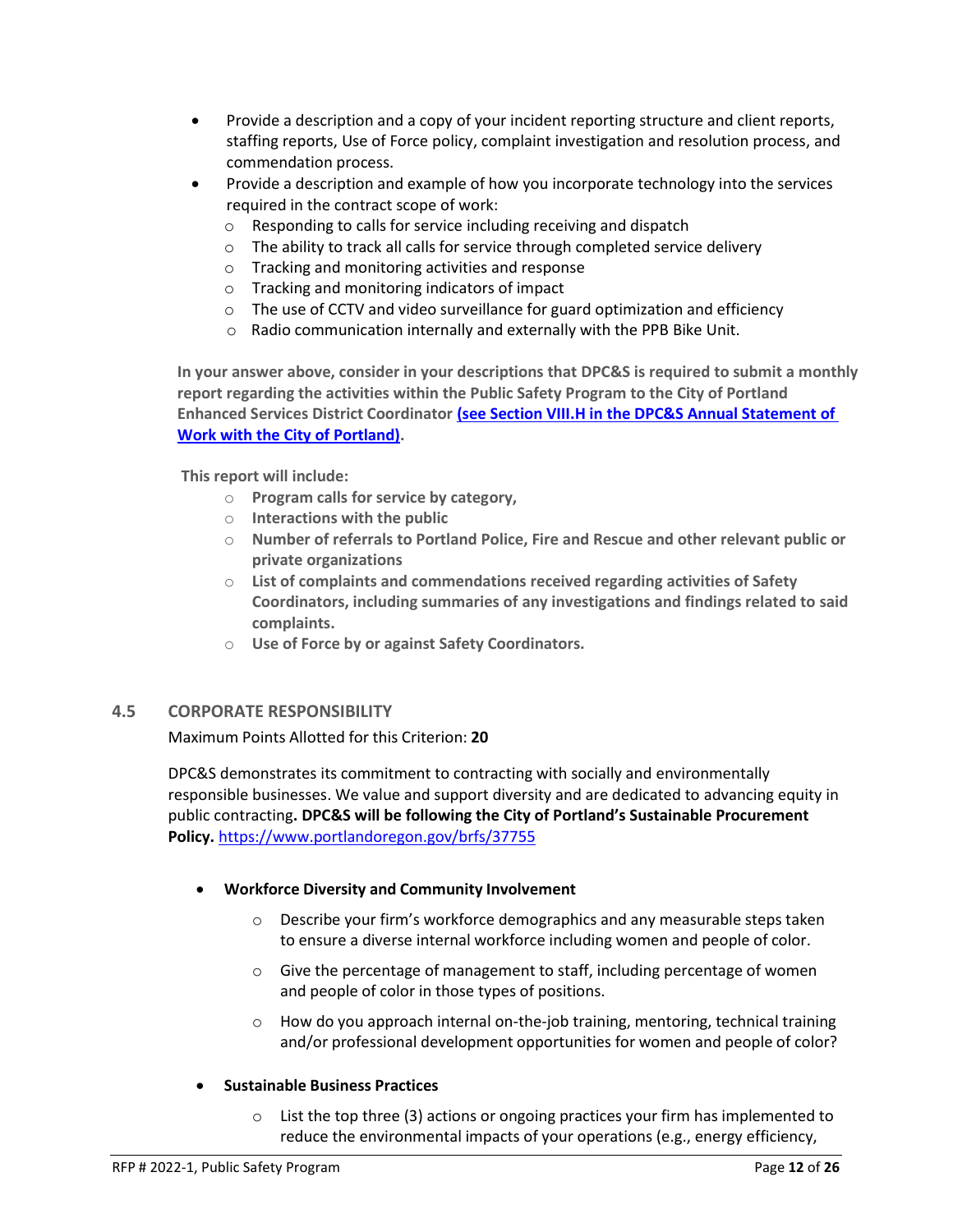use of recycled content or non-toxic products, use of public transit or alternative fuel vehicles, waste prevention and recycling, water conservation, green building practices).

o Does your firm hold any third-party certifications related to sustainable business operations (e.g., Sustainability at Work, B-Corp certification)? If so, reference the name of the certification.

DPC&S expects thoughtful consideration of all the above Corporate Responsibility criteria in the preparation of proposals.

#### **4.6 FEE PROPOSAL**

Maximum Points Allotted for this Criterion: **20**

Propose the estimated cost to effectively complete the work and requirements described Section 3 section of this RFP. **See Exhibit B for framework and guidelines.**

**Rate Schedule:** the requested armed and unarmed rates should be calculated at a per-hour cost for a fully loaded (salary + benefits) armed and unarmed Safety Coordinator, and to include additional shared costs for shared Shift Supervisor, Account Manager, Dispatch and other supportive staff to enable a Safety Coordinator to function.

**Additional Cost For Service (optional):** at the discretion of the proposer, additional costs aside from those built into the Hourly Charge may be included here.

#### **Total Budget Not To Exceed \$2,600,000**

**Travel Expenses.** DPC&S will not reimburse any expenses related to Contractor's travel.

All unspecified costs will be borne by Contractor.

#### **Adjustment of Hourly Rates Due to Inflation**

Annual adjustment of contract rates will be considered upon written request from the Contractor to DPC&S. Approval of the request for rate increase is solely within DPC&S discretion and DPC&S is under no obligation to approve such a request. All such rate increase requests are subject to the following limitations:

- No increase will be considered during the first twelve months the Contract is in effect
- No more than one increase will be considered per year
- All requests must include verifiable documentation that clearly demonstrates increased costs to the Contractor for the contracted positions
- Requests for rate increases shall only be proposed in proportion to increases in the Contractor's costs for the contracted positions
- If the rate increase request is approved, the parties will agree to the approved increase by a written amendment to the Contract, prepared by DPC&S. If the rate increase is not approved, DPC&S will explain the reason for declining the rate increase request
- The rate increase will be effective only upon execution of the Contract amendment
- Rate increases will not be retroactive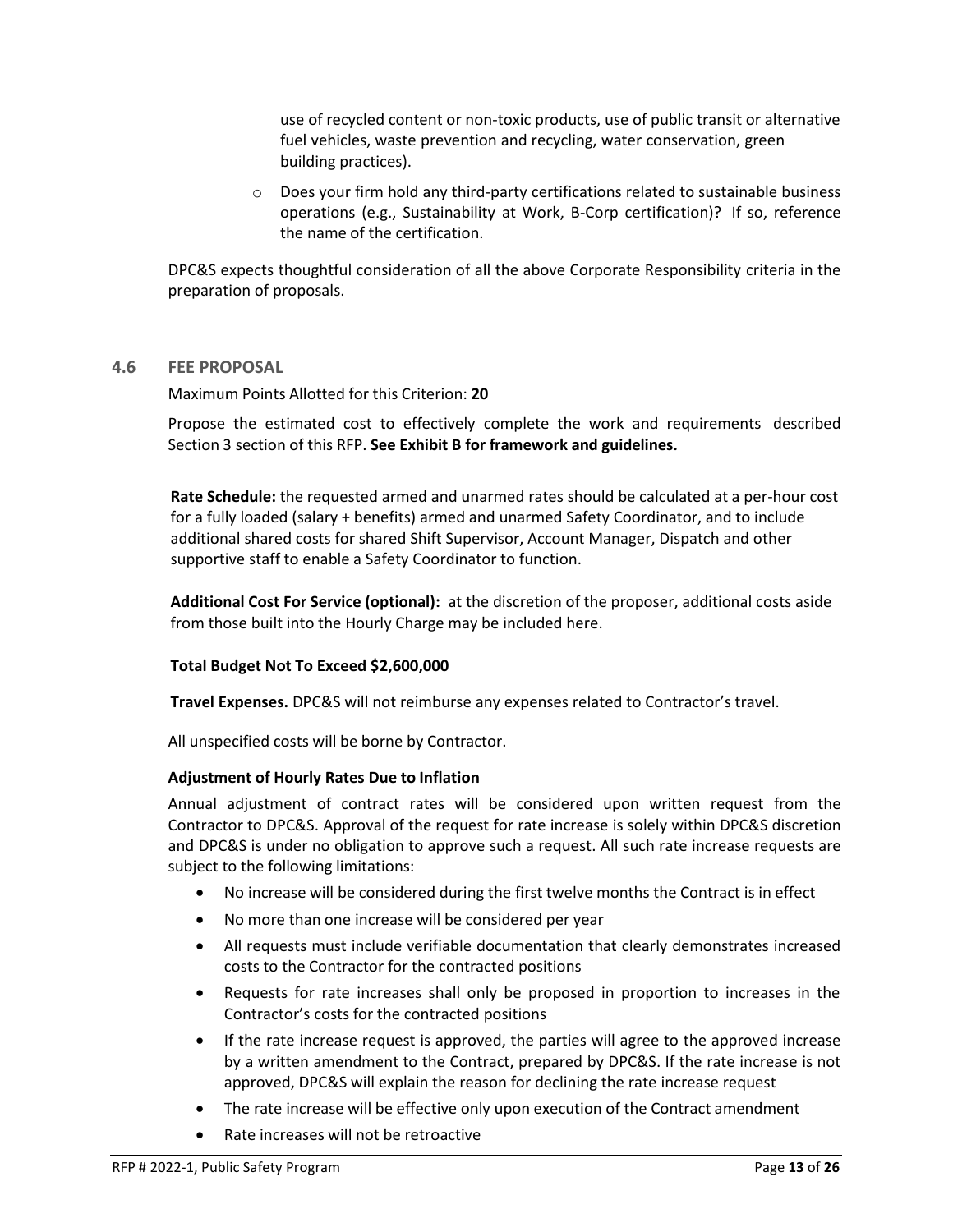- In no event will a rate increase change the maximum amount payable under the Contract
- **4.7 PROPOSER CERTIFICATION**

Complete and return EXHIBIT A of this RFP, the "Proposer Certification," with your proposal.

# **4.8 EVALUATION CRITERA**

| SUMMARY OF SUBMITTAL REQUIREMENTS AND EVALUATION CRITERIA FOR THIS RFP                                                                                           |                                                  |  |
|------------------------------------------------------------------------------------------------------------------------------------------------------------------|--------------------------------------------------|--|
| <b>EVALUATION CRITERIA (SCORED)</b>                                                                                                                              | <b>MAXIMUM POINTS</b>                            |  |
| Qualifications and Experience of Your Firm<br>⋗<br>Operational Culture, Reporting and Employee Practices<br><b>Corporate Responsibility</b><br>⋗<br>Fee Proposal | 20 Points<br>40 Points<br>20 Points<br>20 Points |  |
| <b>Total Available Points</b>                                                                                                                                    | <b>100 Points</b>                                |  |
| <b>NON-SCORED SUBMITTAL REQUIREMENTS</b>                                                                                                                         |                                                  |  |
| Cover Letter<br><b>Proposer Certification</b>                                                                                                                    | Not Scored<br>Not Scored                         |  |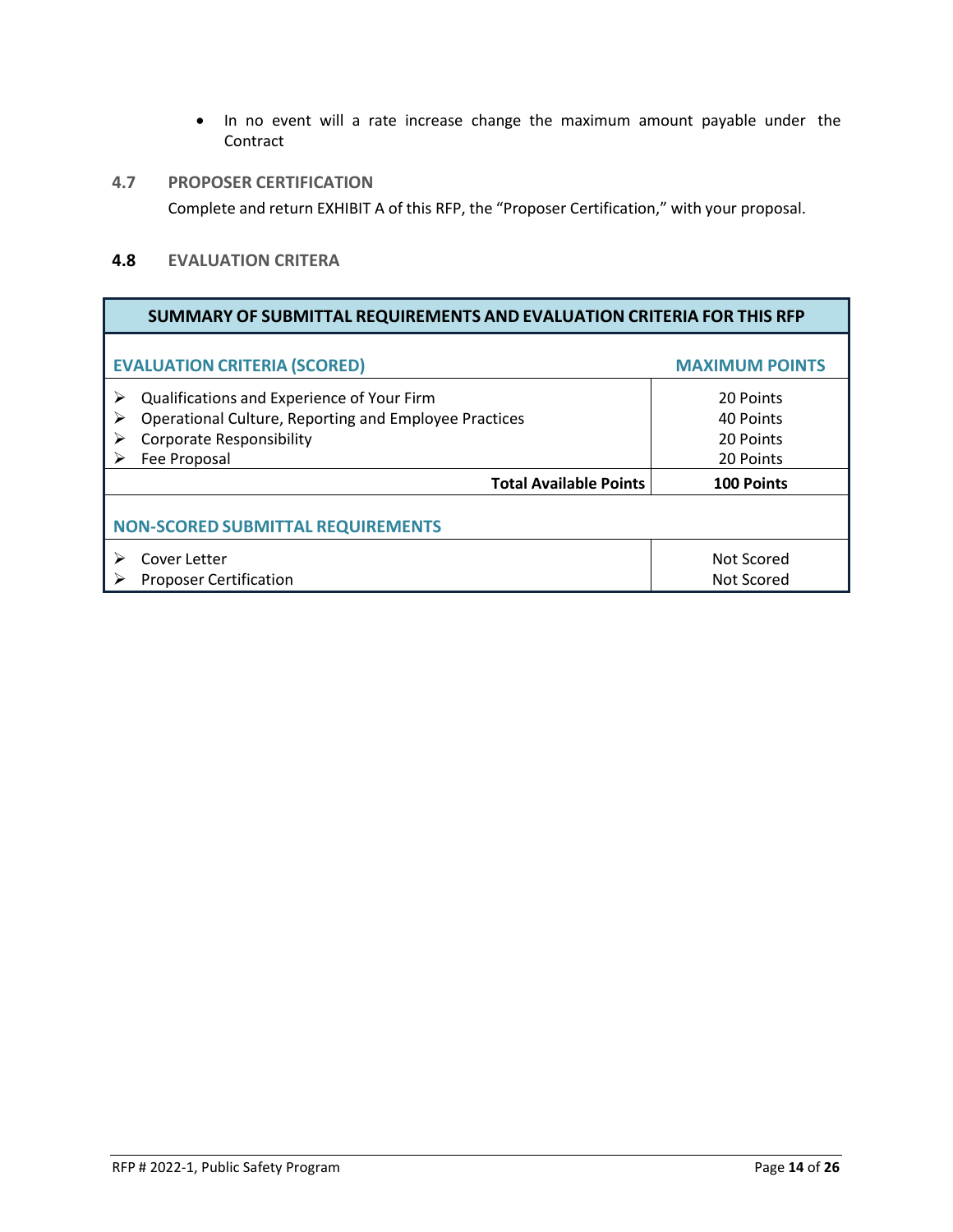# **5.0 5.0 CONTRACT REQUIREMENTS**

#### **5.1 FORM OF AGREEMENT**

The Proposer selected from this RFP (the "Contractor") will be invited to enter into a Personal Services Contract with DPC&S (the "Contract"). The Contract will become effective upon execution by both parties; commencement of work will be ordered upon DPC&S issuance of a Notice to Proceed to the Contractor.

#### **5.2 COMPENSATION AND PAYMENT**

The "Not to Exceed" value of the Contract will be based on the sum of all proposed costs, including personnel hours and applicable billing rates as well as reasonable reimbursable expenses, all of which may be subject to reasonable negotiation. Contractor's personnel and reimbursable expenses, up to the Not to Exceed amount, will be payable based on the Contractor's time and materials, based on the proposed billing rates and reimbursable rate schedules. DPC&S PAYMENT TERMS: NET 30 DAYS. Any subsequent change of the billing rates, maximum compensation, and/or Contract term will be implemented by written amendment to the Contract. Monthly payment will be in accordance with the submitted actual hours provided by contractor and agreed upon costs for service.

#### **5.3 CONTRACT BUDGET**

#### **Total budget expectation not to exceed \$2,600,000.**

#### **5.4 CONTRACT TERM**

The initial term of the Contract will be for a period of one year which may be extended up to four (4) additional one-year periods upon the mutual written agreement between the parties to the Contract. The maximum duration of the Contract, including all extensions, will not exceed five (5) years.

#### **5.5 CONTRACT COMPLIANCE**

Contractor must comply with the following before DPC&S will execute the Contract with that firm:

- 5.5.1 **Authority to Transact in Business in Oregon.** Be a legal entity that has the authority to transact business in the state of Oregon.
- 5.5.2 **Portland Business License.** Obtain a city of Portland Business License.
- 5.5.3 **Equal Employment Opportunity (EEO).** Certify as an EEO employer.
- 5.5.4 **Insurance Requirement.** See the following section.
- 5.5.5 **Guard Certification.** Personnel working for the contract must be DPSST certified.

*Fulfilling the requirements listed in this section is not a condition to respond to this RFP and apply only to the selected Proposer.*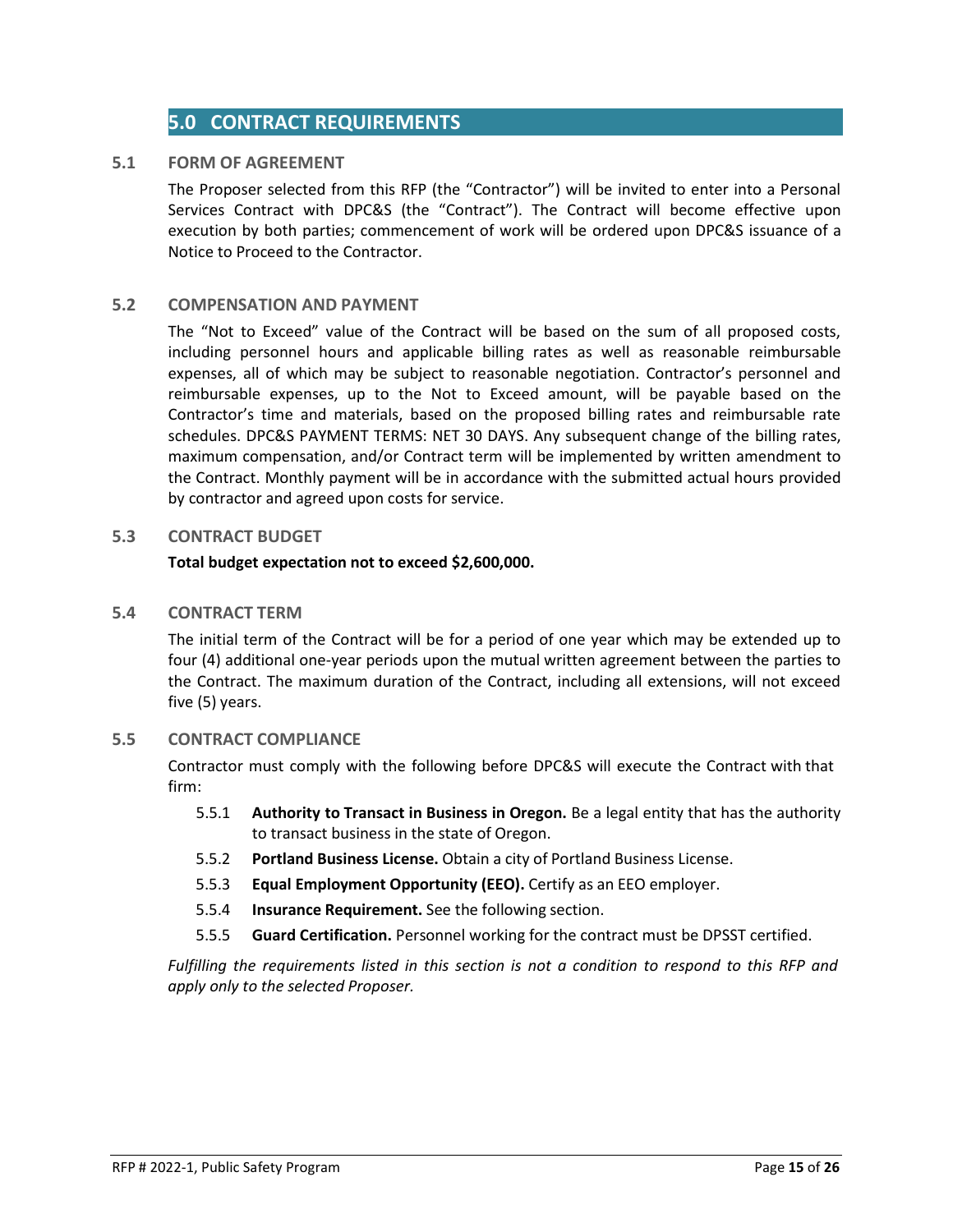#### **5.6 INSURANCE REQUIREMENTS**

At all times during the term of the Contract, Contractor shall maintain, on a primary basis and at its sole expense, the following insurance:

- 5.6.1 **Workers' Compensation** insurance in compliance with ORS 656.017, which requires subject employers to provide workers' compensation coverage for their subject workers, unless exempt under ORS 656.027, of not less than **\$1,000,000 each accident, \$1,000,000 disease each employee, and \$1,000,000 policy limit**
- 5.6.2 **General Liability** (GL) insurance on an occurrence basis with a combined single limit of not less than **\$5,000,000** each occurrence. This insurance shall include personal injury liability, products, and completed operations. Contractor shall endorse the following as an additional insured on the GL policy: **"Clean & Safe, Inc and each of their respective officers, agents, and employees,"** and **"Portland Mall Management Inc and each of their respective officers, agents and employees" and "the City of Portland, Oregon, and its officers, agents and employees"**
- 5.6.3 **Automobile Liability** insurance covering bodily injury and property damage, with a combined single limit of not less than **\$2,000,000,** each accident, covering owned, non-owned, or hired vehicles. If Contractor does not own any automobiles, Contractor shall maintain coverage for hired and non-owned automobiles.
- 5.6.4 **Insurance Certificates.** Prior to execution of the Contract, Contractor must transmit certificates evidencing the types and amounts of insurance listed above to the Solicitation Coordinator identified in Section 1.1 of this RFP. Contractor's insurance must be obtained from companies or entities that are authorized to provide insurance in Oregon with an AM Best rating of A- or better. Contractor's insurance shall be primary insurance, and any commercial insurance or self-insurance maintained by the City of Portland and/or DPC&S shall not contribute to it.

# **5.7 SUBCONTRACTOR COMPLIANCE WITH DPC&S CONTRACT WITH CITY OF PORTLAND**

Under sections 5.10 and 5.11 of [the DPC&S contract with the City of Portland](https://www.portland.gov/sites/default/files/2021/2021-clean-and-safe-contract.pdf) (pp 21-22) the successful proposer will be a subcontractor with DPC&S, and will need to be in full compliance with applicable provisions. Proposer should be knowledgeable and in compliance with the following areas of the contract:

- o **Page 16 Section 4.4: Confidentiality**
- o **Page 18 Section 5.3: Compliance With Non-discrimination Laws and Regulations**
- o **Page 23 Section 6.1: Hold Harmless and Indemnification**
- o **Page 23 Section 6.2: Insurance**

Proposer should also be aware any employees provided in the function of a subcontractor will need to follow the City's Fair Wage Policy as outlined here:<https://www.portland.gov/code/3/99>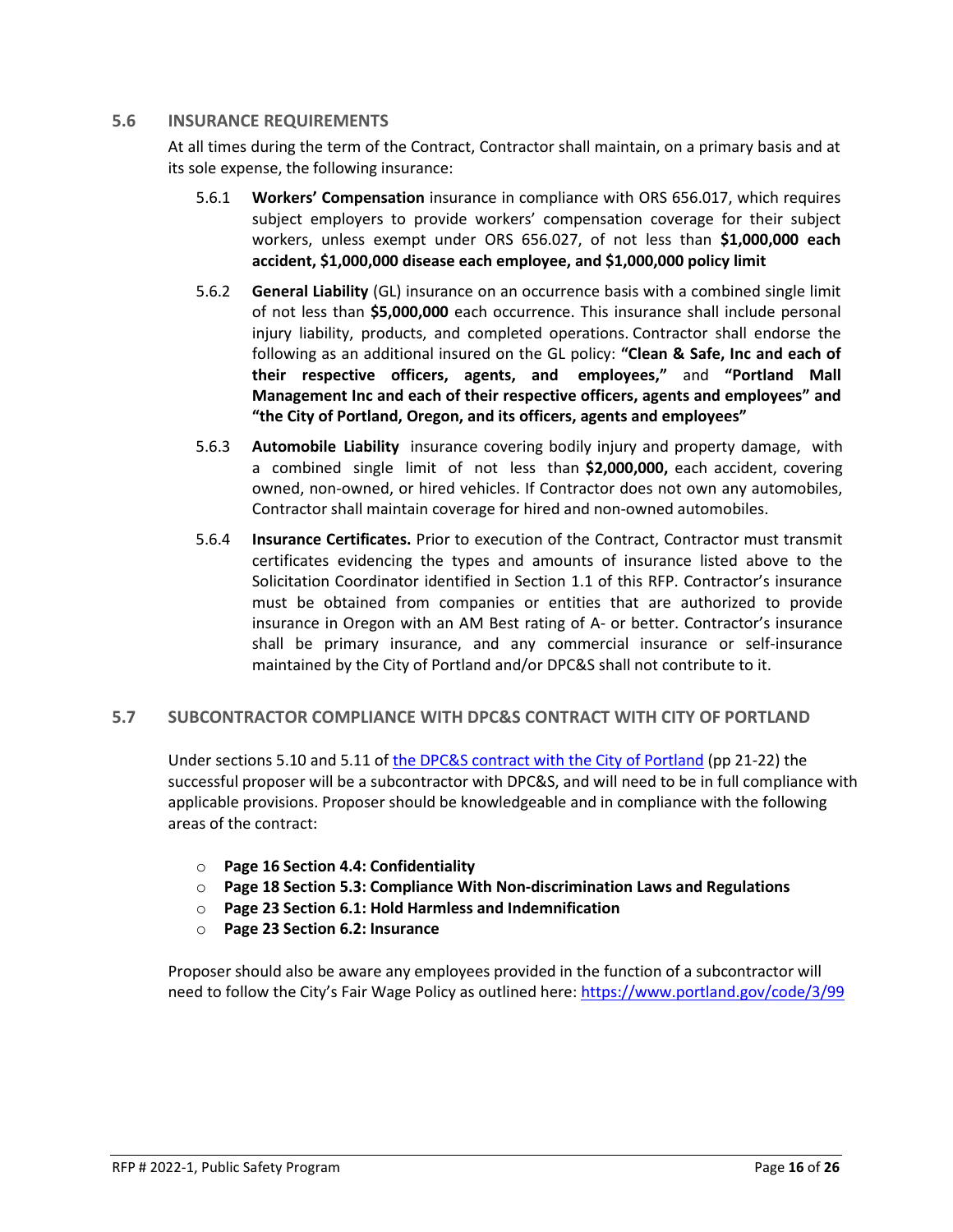# **6.0 6.0 CONDITIONS OF THIS RFP**

- 6.1 All proposals submitted in response to this RFP are subject to the conditions of this RFP. All matters not specifically addressed in this RFP or the Contract will be governed by DPC&S RFP sub-committee, as well as applicable Oregon Revised Statutes (ORS) and other rules pertaining to procurement and contract [in the DPC&S Annual Statement of Work from the City of Portland.](https://www.portland.gov/sites/default/files/2021/clean-and-safe-annual-statement-of-work.pdf)
- 6.1 **Reservation of Rights.** DPC&S, in its sole discretion, reserves the right to modify any matter contained in this RFP; cancel or suspend this RFP or to reject any or all proposals received in response to this RFP, decide whether a proposal does or does not substantially comply with the submittal requirements and procedures described in this RFP; waive minor informalities of any proposal; obtain clarification or additional information to properly evaluate a proposal; obtain references regarding any Proposer's past performance from any source through the right to independently verify information, do a public information search, and speak with any known past or current clients of the contractor; and negotiate a contract with the successful Proposer. Neither issuance of this RFP nor evaluation of any proposal(s) obligates DPC&S to award a contract from this RFP.

#### 6.2 **Proposal Preparation and Submission Instructions**

- 6.2.1 **Quantities of Proposals.** Proposers must submit the following materials which must be received by DPC&S at the proposal delivery location listed in Section 1.1 of this RFP no later than the "Proposal Due Date and Time" listed in Section 1.3 of this RFP:
	- **One (1) electronic copy** emailed to the solicitation coordinator in either Adobe Acrobat or MS Word attachment.
- 6.2.2 **Form of Proposal.** NO ORAL, BODY EMAIL OR FACSIMILE PROPOSALS WILL BE ACCEPTED. Proposals should address the submittal requirements of this RFP in a clear, concise, and direct manner. Unnecessarily elaborate or lengthy proposals are not desired.
- 6.2.3 **Sustainability of Proposal.** DPC&S strongly discourages the submission of corporate brochures, lengthy narratives, and other extraneous presentation materials.
- 6.3 **Questions and Requests for Changes to this RFP.** All material questions and requests for changes to any matter contained in this RFP must be submitted via email to the Solicitation Coordinator identified in Section 1.1 of this RFP. Questions and requests for changes may be sent by email only and must contain the following:
	- RFP solicitation number and title
	- RFP section being questioned
	- Specific question or request for change

All such questions and requests for changes must be submitted to the Solicitation Coordinator no later than 2:00 PM (Pacific Time) on the "Deadline for Questions and Requests for Changes" listed in Section 1.3 of this RFP.

6.4 **Clarification and Changes to this RFP.** All material clarifications and changes to any matter contained in this RFP will be issued in the form of a written addendum to this RFP. Unless otherwise stated, Proposers are not required to return addenda with their proposal; however, Proposers are responsible for making themselves aware of, obtaining, and incorporating any changes made in any addendum into their final proposal. Failure to do so may cause the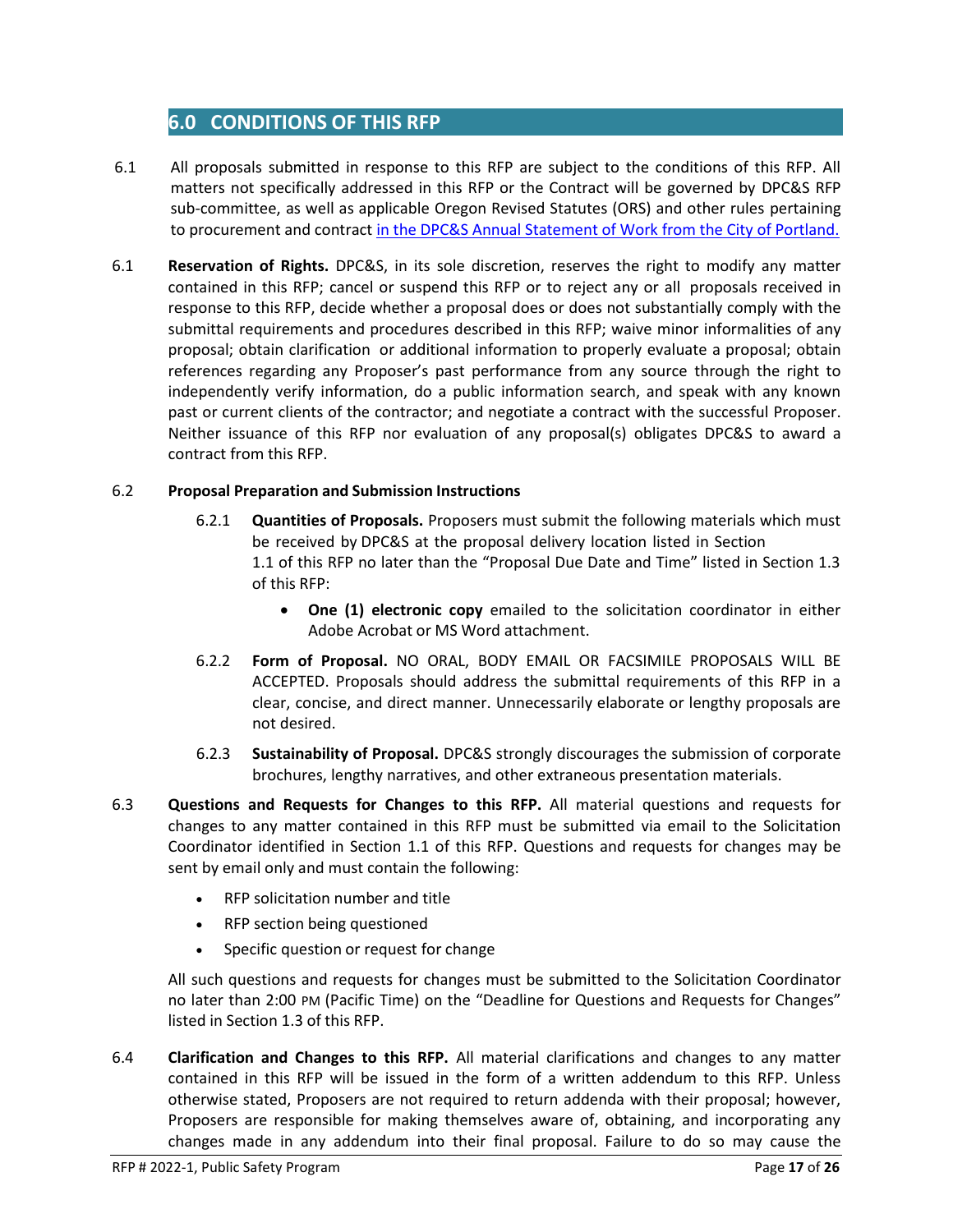Proposer's proposal to be rejected. Up to the date and time proposals are due, it is the responsibility of all parties interested in this RFP to refer frequently to DPC&S website www.downtownportland.org to check for any addenda that have been issued for this RFP. DPC&S may make a courtesy effort to notify interested parties that an addendum has been issued for this RFP; however, interested parties are ultimately responsible for being aware of addenda issued by DPC&S and modifying their proposal accordingly.

- 6.5 **Preparation Costs.** Proposers responding to this RFP do so at their own expense and DPC&S will not reimburse any expenses incurred by Proposers in the preparation or submission of a proposal to this RFP; including costs associated with any meeting, demonstration, interview, or subsequent negotiations that may be requested or required.
- 6.6 **Sole Point of Contact.** After this RFP has been issued and before the Contract is in effect, direct all questions, comments, and requests for changes regarding this RFP or the anticipated contract to the Solicitation Coordinator identified in Section 1.1 of this RFP.
- 6.7 **Restrictions on Communications.** Proposers must not communicate with members of the RFP Sub-Committee, the DPC&S Board or any DPC&S employee not specifically named in this RFP regarding the content and process of RFP submission, except upon invitation by DPC&S in a formal interview by the RFP Solicitation Coordinator.
- 6.8 **Section Headings.** The section headings and titles used in this RFP are for convenience only and in no way modify the scope or intent of any provision contained in this RFP.

#### 6.9 **Public Records and Disclosure**

- 6.9.1 All proposals submitted in response to this RFP will become the property of DPC&S and may be subject to disclosure pursuant to the Oregon Public Records Law(ORS 192), except those portions of a proposal that a Proposer requests exemption from disclosure consistent with ORS 192.
- 6.9.2 Any portion of a proposal that a Proposer claims to constitute a "trade secret" must meet the requirements of ORS 192.501(2) and be easily separable from the proposal to facilitate review of the non-confidential portion of the proposal. All such sections in a proposalmust be CLEARLY AND CONSPICUOUSLY marked with the following:

# **"This information constitutes a trade secret under ORS 192.501(2), and shall not be disclosed except in accordance with Oregon Public Records Law, ORS 192."**

- 6.9.3 If a Proposer marks every page or includes a blanket statement that the entire proposal is "Confidential" or "Proprietary," the statutory requirement is not met and any proposal marked that way will not be deemed to have been submitted in confidence. Upon request, the entirety of such a proposal will be disclosed.
- 6.9.4 DPC&S will take reasonable measures to hold in confidence all proposal contents marked in the way described above but shall not be liable for the release of any information when required by law or court order, whether pursuant to ORS 192 or otherwise.
- 6.9.5 After award, the Contract between DPC&S and the successful Proposer will be a public document and no part of the Contract can be designated as "Confidential."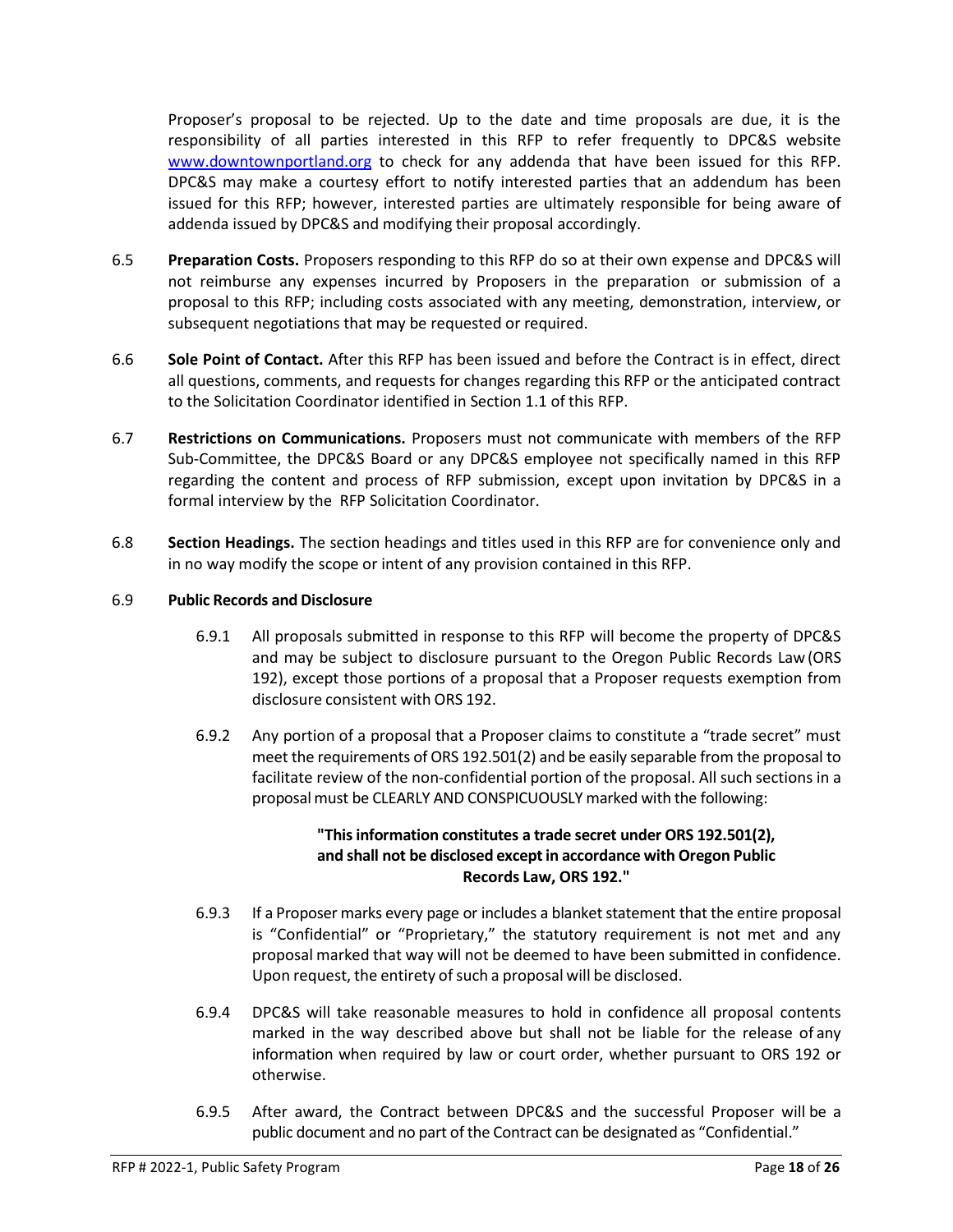- 6.10 **Information Submitted.** It is the sole responsibility of each Proposer to submit information related to the submittal requirements contained in this RFP and DPC&S is under no obligation to request additional information if it is not included within your proposal. However, DPC&S may request Proposers submit additional information during or after the proposal evaluation period; or overlook, correct, or require a Proposer to correct any obvious clerical or mathematical error(s) in their proposal.
- 6.11 **Proposer Offer, Withdrawal, and Modification.** By submitting a proposal in response to this RFP, each Proposer agrees their proposal is a binding offer to perform the work described in this RFP for a period of ninety (90) calendar days from the date proposals are due. This period may be extended upon the mutual agreement between DPC&S and a Proposer. Proposals may be withdrawn or modified prior to the proposal due date and time by submitting a written request to the Solicitation Coordinator for this RFP. Proposals may not be withdrawn or modified after the proposal due date and time unless DPC&S agrees to the withdrawal or modification in writing.
- 6.12 **Method of Evaluation.** All responsive proposals will be reviewed and scored by an evaluation committee. The responsive proposals are those proposals that substantially comply with all required submittal procedures and requirements. This evaluation committee will include staff and board members of DPC&S and potentially one or more external reviewers. Using the Evaluation Criteria listed in Section 4 of this RFP, evaluators will use their independent judgment to score the quality, completeness, and appropriateness of each Proposer's written response as well as any relevant information that DPC&S may subsequently request or discover. DPC&S will then add individual committee members' scores to produce an initial ranking. The highest ranked top 4 Proposers will be considered the Finalist Proposers.
- 6.13 **Interviews (Optional).** At DPC&S option, formal interviews with the Finalist Proposer(s) may be part of the evaluation process of this RFP. Interviews may be conducted in- person, virtually, or another mutually agreeable medium to clarify and elaborate on the Finalist Proposer(s) proposal(s). If requested, attendance at such an interview is mandatory.
- 6.14 **Best and Final Offers (Optional).** DPC&S may choose to enter into discussions with one or more of the Finalist Proposer(s) and request revised proposals (the "best and final offers"). All such discussions and requests for best and final offers will be done fairly and for the sake of receiving the best proposals based on the requirements and evaluation criteria contained in this RFP. If DPC&S elects to solicit best and final offers, DPC&S will do so in the following manner:
	- 6.14.1 DPC&S will initiate oral and/or written discussions with one or more of the Finalist Proposer(s) regarding one or more sections of their proposals. DPC&S may conduct these discussions only for the following purposes of: (a) informing Finalist Proposer(s) of perceived weaknesses in their initial proposals; (b) requiring the submission of additional information in one or more sections of a Proposer's proposal; and/or, (c) otherwise allowing the Finalist Proposer(s) to develop and submit their best and final offers.
	- 6.14.2 DPC&S may conduct discussions with each Finalist Proposer necessary to fulfill the purposes described in this section, but need not conduct the same amount of discussion with each Finalist Proposer. DPC&S may terminate discussions with any Finalist Proposer at any time; however, DPC&S will offer all Finalist Proposer(s) the same opportunity to discuss their proposal prior to the date and time revised proposals are due.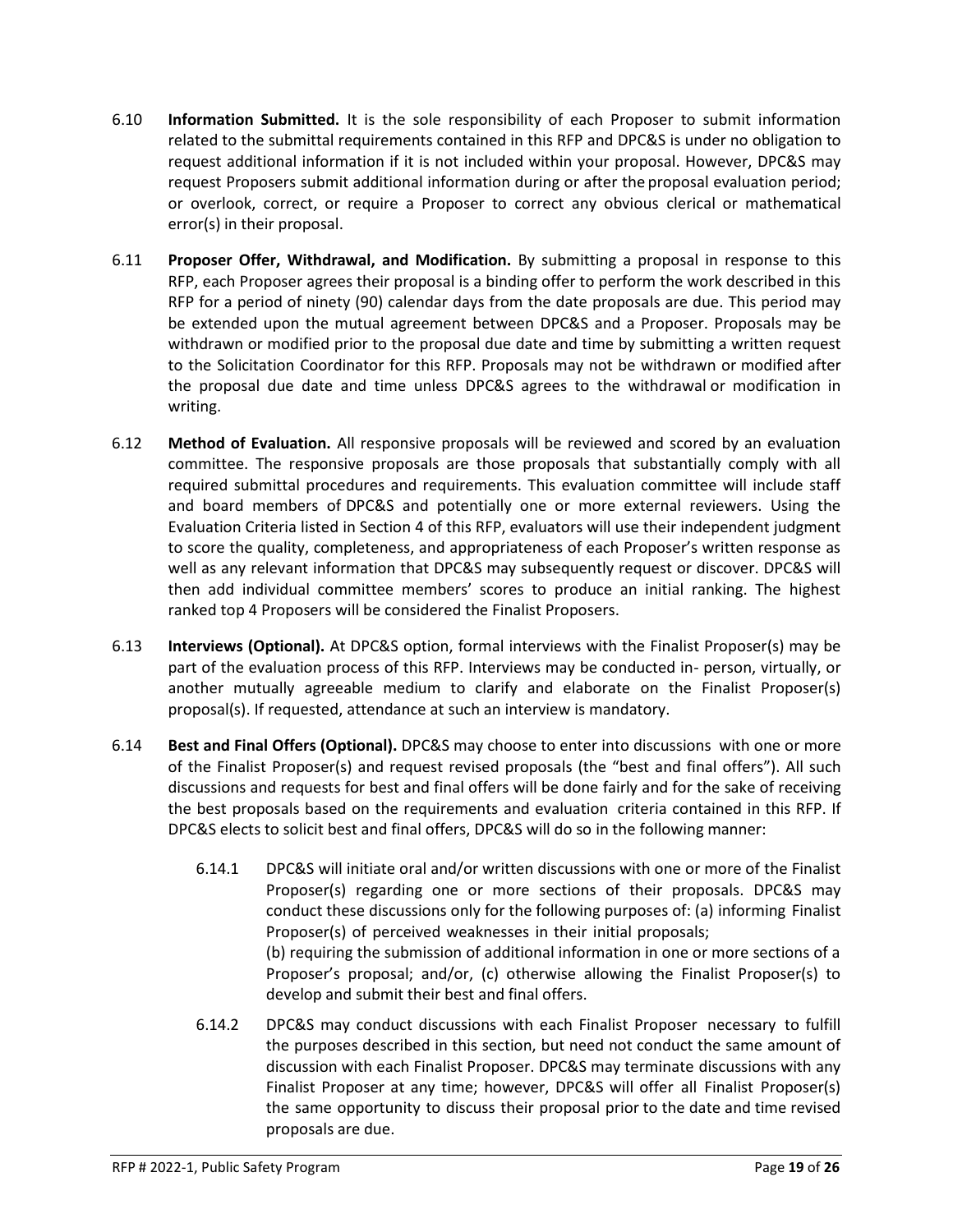- 6.14.3 DPC&S will only disclose the identity of other proposers who responded to the RFP but will not include any details on their proposals until after the evaluation process is complete and DPC&S has issued its Notice of Intent to Award a contract.
- 6.14.4 At any time during this process, DPC&S may (a) continue discussions with one or more Finalist Proposer(s); (b) terminate discussion with a particular Finalist Proposer and continue discussions with other Finalist Proposers; or, (c) conclude discussions with all remaining Finalist Proposer(s) and provide notice requesting their best and final offers.
- 6.13.5 If DPC&S requests best and final offers, DPC&S will establish a common date and time that proposals are due at DPC&S. Revised proposals shall only be submitted once; however, DPC&S may make a written determination that it is in DPC&S best interest to conduct additional discussions and require submission of revised proposals. Otherwise, no discussions of or changes to the revised proposals will be allowed prior to award.
- 6.15.6 If best and final offers are requested and a Proposer does not submit a notice of withdrawal (under Section 6.12 of this RFP) or a revised proposal, the original proposal will be considered their best and final offer. DPC&S will then evaluate the best and final offer in accordance with the requirements and evaluation criteria contained within this RFP and DPC&S will not modify the evaluation criteria or their relative weighting after the date and time revised proposals are due.
- 6.15 **Selection Process.** If interviews are not conducted or best and final offers not requested, DPC&S will award the Contract to the highest-ranked responsive Proposer. If interviews are conducted, DPC&S reserves the right to either re-score the Finalist Proposer(s)' proposal(s) based on the interview(s) or use the original scores solely as the basis todetermine the Finalist Proposer(s) and re-rank the proposals based on the combined strength of the Finalist Proposer(s)' proposal and interview.
- 6.16 **Determination of Responsibility.** In determining whether a Proposer meets the applicable standards of responsibility to perform the work described in this RFP, DPC&S may investigate the references, financial stability, credit history, and past performance of any Proposer, including service(s) provided to DPC&S, with respect to the Proposer's successful performance on other projects; compliance with contractual specifications and obligations; completion or delivery of a project on schedule and within budget; its lawful payment of suppliers, subcontractors, and employees; and other factors described in ORS 279B.110. DPC&S reserves the right to use any information or reference that may be discovered. DPC&S may postpone issuance of its Notice of Intent to Award in order to complete its determination of responsibility.
- 6.17 **Notice of Intent to Award.** After completion of the evaluation process, DPC&S will name an "apparent successful Proposer" and issue a Notice of Intent to Award ("NOIA") a contract to this Proposer. Identification of the "apparent successful Proposer" is procedural only and creates no right in the named Proposer to receive the Contract. All competing Proposers will be sent the NOIA by email. Once the NOIA has been issued, Proposers may view the materials in the RFP file by Solicitation Coordinator for this RFP.
- 6.18 **Grievance of Selection Process.** Any grievance about the DPC&S selection process must be submitted by email in writing to the Solicitation Coordinator of this RFP and the City's ESD Coordinator (Shawn Campbell, [shawn.campbell@portlandoregon.gov\)](mailto:shawn.campbell@portlandoregon.gov) within seven (7) calendar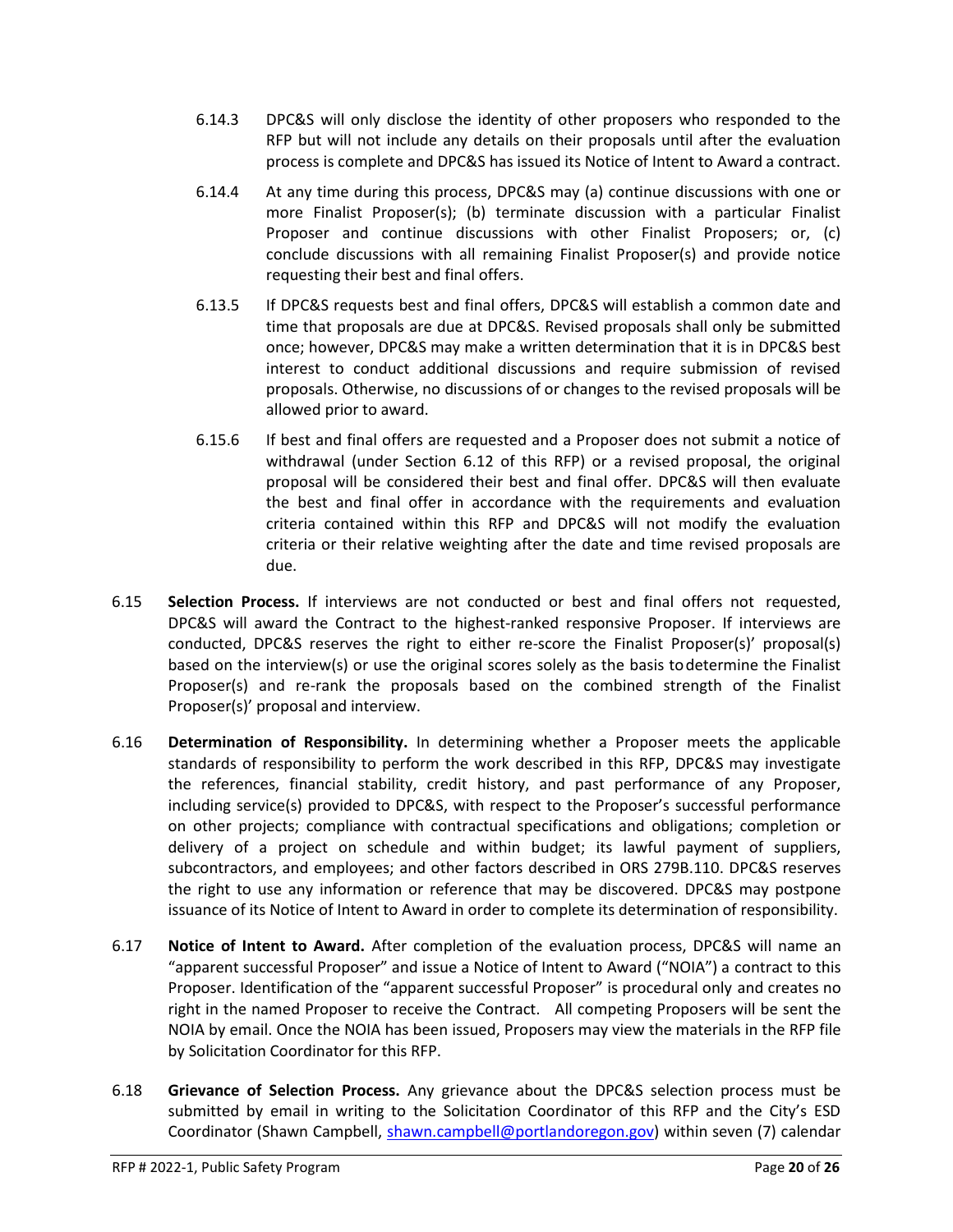days of issuance of the NOIA. The proposer's grievance must specify the legal, procedural, and/or factual grounds that the grievance is based on as well as a statement of requested relief. The judgment used by individual review committee members when scoring proposals is not grounds for making a grievance about the selection process. Grievances not asserted or not properly asserted within the timelines described in this section will not be considered. The Solicitation Coordinator will meet with the ESD Coordinator to review the grievance, and the ESD Coordinator will make a recommendation to the Solicitation Coordinator about how to resolve the grievance. DPC&S will, in its sole discretion, make a final determination about how to resolve the grievance with the understanding that under the [Contract between the City and](https://www.portland.gov/sites/default/files/2021/2021-clean-and-safe-contract_0.pdf)  [DPC&S,](https://www.portland.gov/sites/default/files/2021/2021-clean-and-safe-contract_0.pdf) the City must give prior, written consent before DPC&S may enter into a subcontract for security services.

6.19 **Serial Negotiations.** After DPC&S has issued its NOIA and resolved all protests, DPC&S reserves the right to enter into limited negotiations with the apparent successful Proposer to finalize the pricing, performance schedule, statement of work, and other matters pertinent to the work. If DPC&S, in its sole discretion, determines that such negotiations have reached an impasse, DPC&S reserves the right to terminate negotiations with that apparent successful Proposer and commence negotiations with the next highest-ranked responsive Proposer. This process may continue until an agreement is reached and the Contract is executed, or DPC&S cancels this RFP.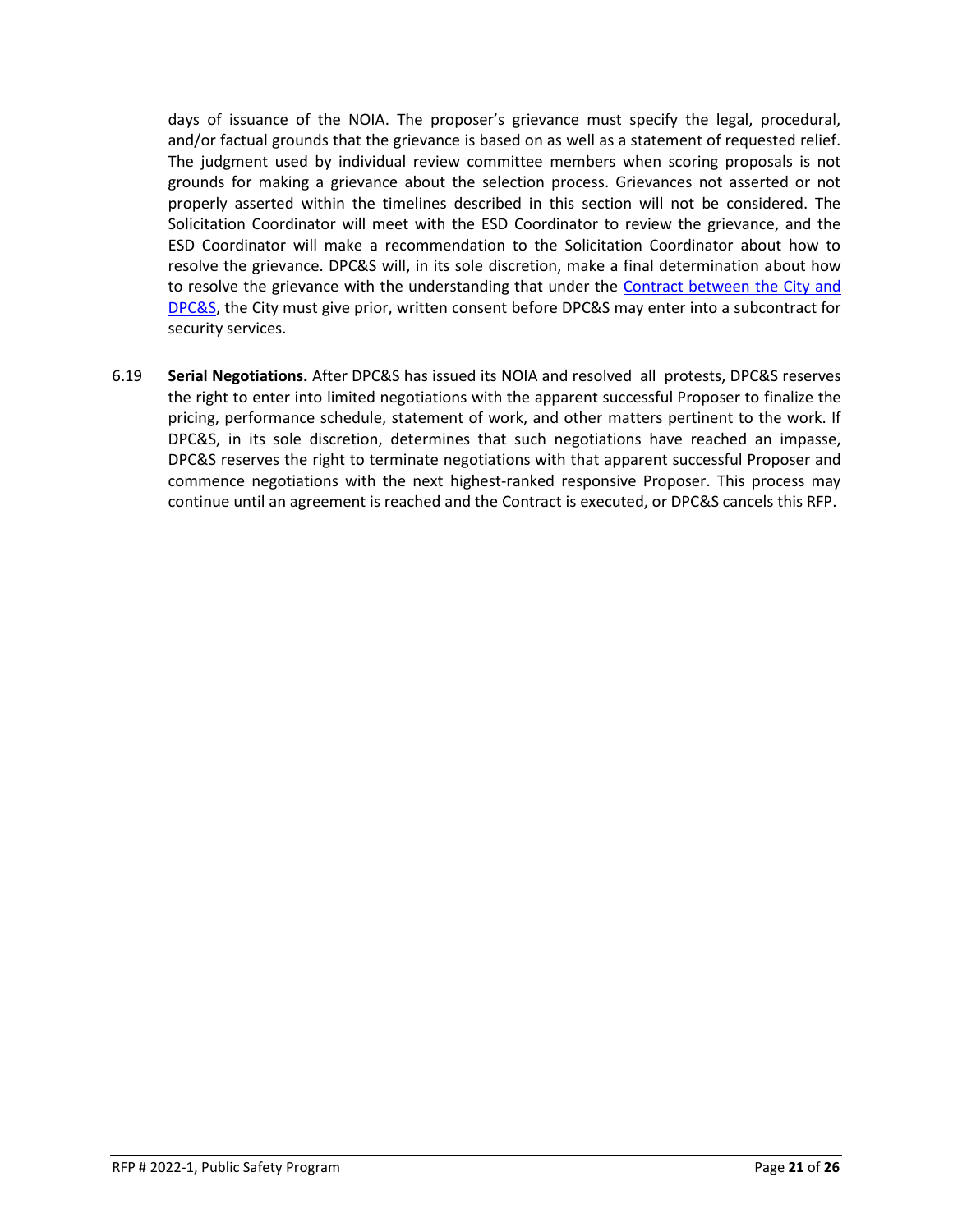# **EXHIBIT A. PROPOSER CERTIFICATION**

**Each Proposer must complete and return this page with their proposal. Failure to do so may be grounds for proposal rejection.**

#### **Public Safety Program RFP 2022:**

If awarded a contract from this RFP, prior to contract execution, you agree to satisfy all contract compliance requirements listed in Section 5.6 of this RFP.

To the best of your knowledge, your firm is not in violation of any local, state or federal tax law.

You certify your proposal is genuine and not made in the interest of or on behalf of any undisclosed person, firm or corporation; you have not solicited or induced any person, firm, or corporation to refrain from proposing; and you have not sought by collusion or fraud to obtain any advantage over any other Proposer or over DPC&S.

You certify that a) your firm has no business or personal relationships with any other company or person that could be considered a conflict of interest to DPC&S; and b) the Key Personnel identified to perform work under an awarded contract and/or the principals of your firm do not have any business or personal relationships with any DPC&S officer or employee that is not clearly disclosed in your proposal.

The undersigned warrants that he/she is an authorized representative of the Proposer; has read, understands and agrees to be bound by all RFP instructions, work requirements, and contract terms and conditions contained herein (including all addenda issued for this RFP); that the information provided in your proposal is true and accurate; and that providing incorrect or incomplete information may be cause for proposal rejection or contract termination.

#### **SIGNATURE BLOCK**

| Proposer's Legal Business Name: _______________                  |                                      |  |  |
|------------------------------------------------------------------|--------------------------------------|--|--|
|                                                                  | Date of Proposal: \\end{\mathbf{c}}} |  |  |
|                                                                  |                                      |  |  |
|                                                                  |                                      |  |  |
|                                                                  |                                      |  |  |
| Proposer's Primary Point of Contact for this RFP (if different): |                                      |  |  |
|                                                                  |                                      |  |  |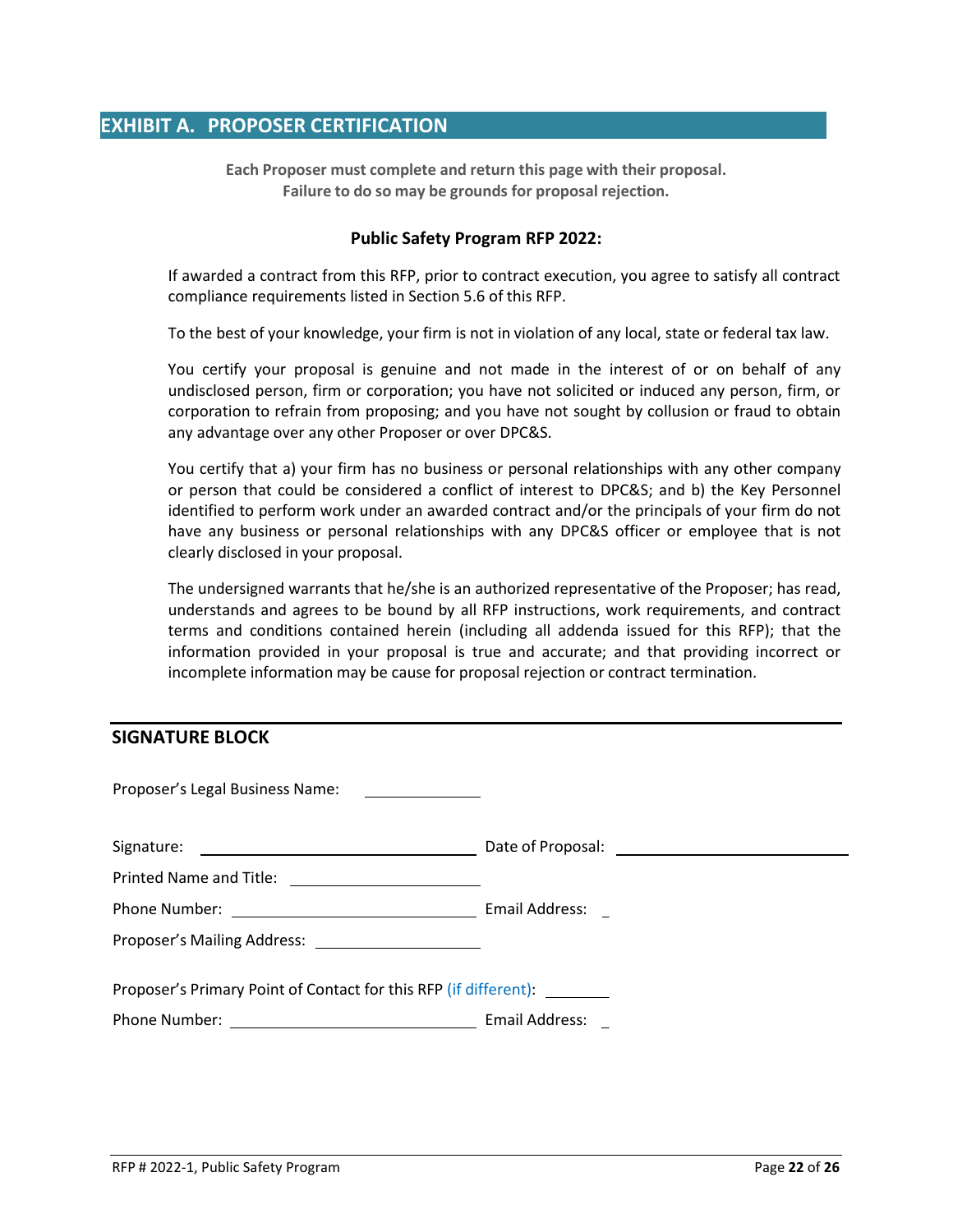# **EXHIBIT B. FEE PROPOSAL**

#### **Proposer:**

**The Fee Proposal format accommodates two mechanisms for proposing cost incurred for provisions requested in the scope of work within this RFP. Total budget is not expected to exceed \$2,600,000.**

**TABLE 1 Rate Schedule:** the requested armed and unarmed rates should be calculated at a per-hour cost for a fully loaded (salary + benefits) armed and unarmed Safety Coordinator, and to include within that rate any additional shared and/or individual costs for a shared Shift Supervisor, Account Manager, Dispatcher and other supportive staff to enable a Safety Coordinator to function.

**TABLE 2 Additional Cost for Service (optional):** at the discretion of the proposer, additional costs aside from those built into the Hourly Charge may be included here.

#### **\*Total Budget Not to Exceed \$2,600,000**

#### **Guidelines for Total Fee Calculation:**

As stated in section 3.2.4 above, ideal daily staffing needs are:

For the Enhanced Service District daily work shifts will be potentially scheduled Monday through Sunday as follows:

- Day shift shall include one (1) Shift Supervisor and three (3) DPC&S Safety Coordinators from 0600 to 1430
- Swing shift shall include one (1) Supervisor and three (3) DPC&S Safety Coordinators from 1400 to 2230
- Graveyard shift shall include two (2) Supervisors and six (6) DPC&S Safety Coordinators from 2200 to 0630

For the PMMI service areas daily work shifts will be potentially scheduled Monday through Sunday as follows:

- Day shift shall include one (1) Supervisor and approximately three (3) DP&CS Safety Coordinators from 0600 to 1430
- Swing shift shall include one (1) Supervisor and three (3) DPC&S Safety Coordinators from 1400 to 2230

Number of Safety Coordinators provided over a 24-hour period should be considered as: **Armed = 6 / Unarmed = 18**

Armed Safety Coordinators hours per day = 6 x 8hrs = 48 hours x proposed hourly rate x 365 days = **X +**

Unarmed Safety Coordinators hours per day = 18 x 8hrs = 144 hours x proposed hourly rate x 365 days = **Y +**

Total Additional Costs for Service = **Z**

**X+Y+Z = Total Budget Cost = \_\_\_\_\_\_\_\_\_\_\_\_\_\_\_\_\_\_\_\_\_\_\_\_\_\_\_\_\_\_**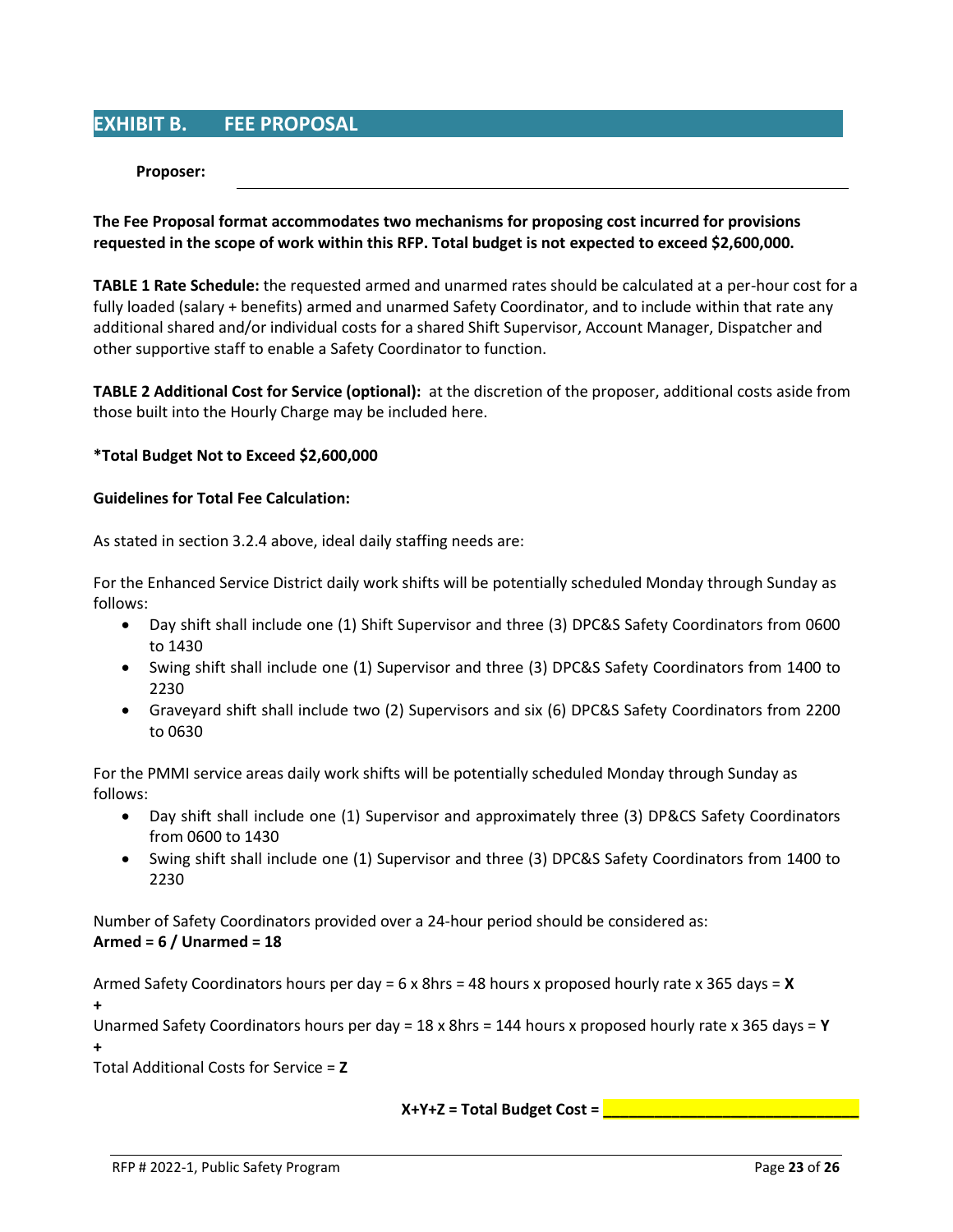# **Assumptions:**

\*Shift allocations are subject to change

\*\* At all times a ratio of one (1) armed guard to three (3) unarmed guards / no more than 25% of deployed Safety Coordinators may be armed at any time (for example can be 2 armed and 6 unarmed).

\*\*\* In order to meet that requirement, a Supervisor may be armed or unarmed. A Safety Coordinator may be armed or unarmed.

\*\*\*\* Supervisor costs should be built into and cost-shared in the hourly rates of Safety Coordinators supervised (armed and unarmed).

\*\*\*\*\* Final details of scheduling are subject to mutual agreement for most efficiency by both parties, prior to contract signing.

**1. Rate Schedule***.* Propose the rate schedule to provide Property Security Services for patrols as detailed in this RFP. **A range of hourly rates is not acceptable.** Use the table below as a guide and replicate in your proposal to submit.

| <b>Rate Schedule</b>                  |                |                       |  |
|---------------------------------------|----------------|-----------------------|--|
| <b>Schedule</b>                       | <b>Hours</b>   | <b>Hourly Charge*</b> |  |
| Day Shift<br>$(0600 - 1430)$          | <b>Unarmed</b> | \$                    |  |
|                                       | <b>Armed</b>   | \$                    |  |
| <b>Swing Shift</b><br>$(1400 - 2230)$ | <b>Unarmed</b> | \$                    |  |
|                                       | <b>Armed</b>   | \$                    |  |
| <b>Night Shift</b><br>$(2200 - 0630)$ | Unarmed        | \$                    |  |
|                                       | <b>Armed</b>   | \$                    |  |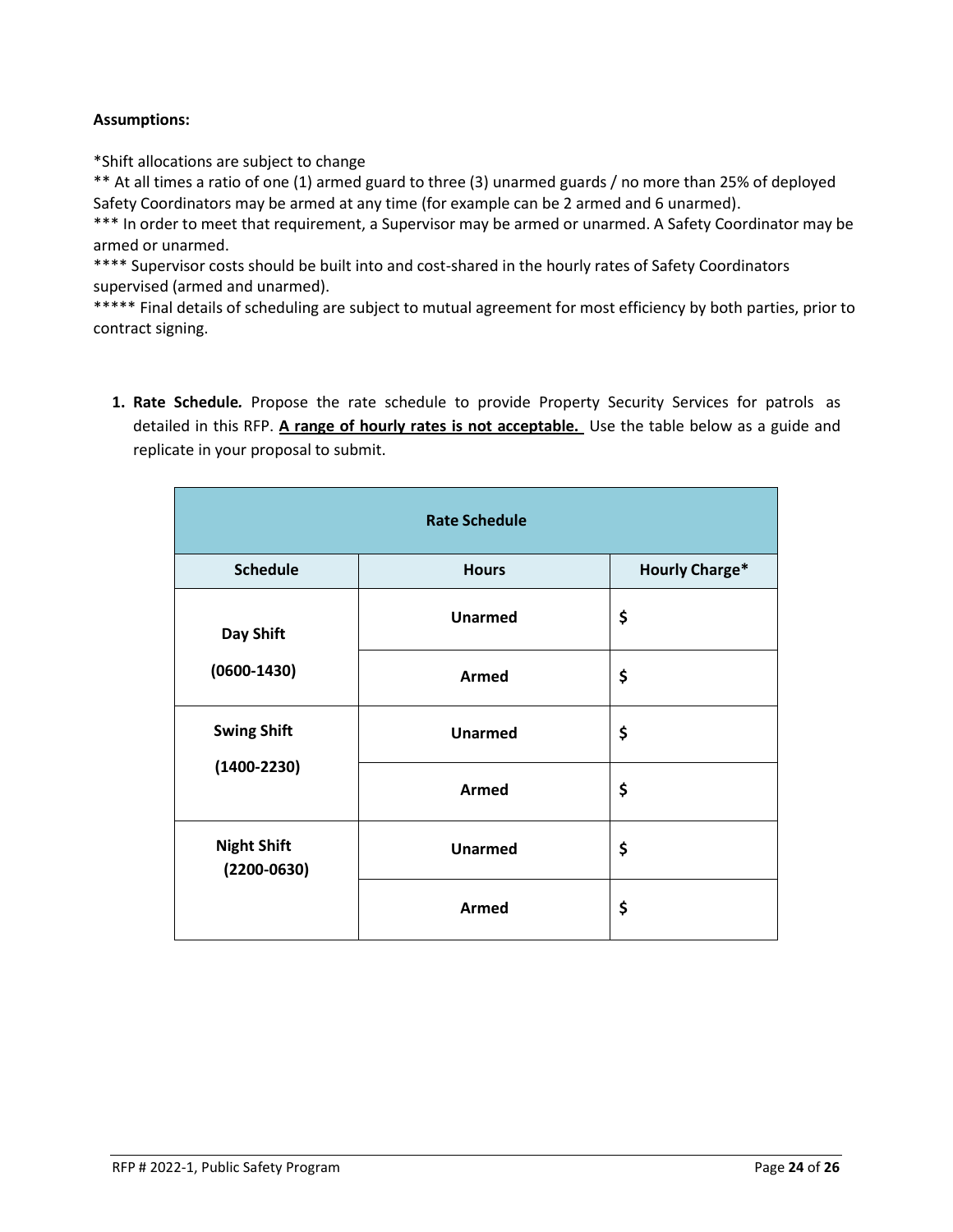**2. Additional Costs for Service.** In addition to the Rate Schedule above, proposers should attach information that clearly identifies other costs for service to achieve RFP scope of work. Any unspecified costs will be borne by the contractor. This should include any additional fees charged to perform service. Proposer must quote the cost of such expenses in the table provided below as a guide (replicate in proposal to submit).

| <b>Additional Costs for</b><br>Service: |             |                        |             |
|-----------------------------------------|-------------|------------------------|-------------|
| <b>Type of Expense</b>                  | Cost / Unit | <b>Type of Expense</b> | Cost / Unit |
|                                         |             |                        |             |
|                                         |             |                        |             |
|                                         |             |                        |             |
|                                         |             |                        |             |
|                                         |             |                        |             |
|                                         |             |                        |             |
|                                         |             |                        |             |

**3. Billing.** If your firm is selected for contract award from this RFP, any subcontractors not identified in your proposal that you wish to engage under the Contract must be approved by DPC&S in an Amendment. Such an Amendment must detail the subcontractor personnel to be used including their title and applicable billing rates.

> **Proposers may attach additional sheets to this EXHIBIT B if they wish to provide additional information**